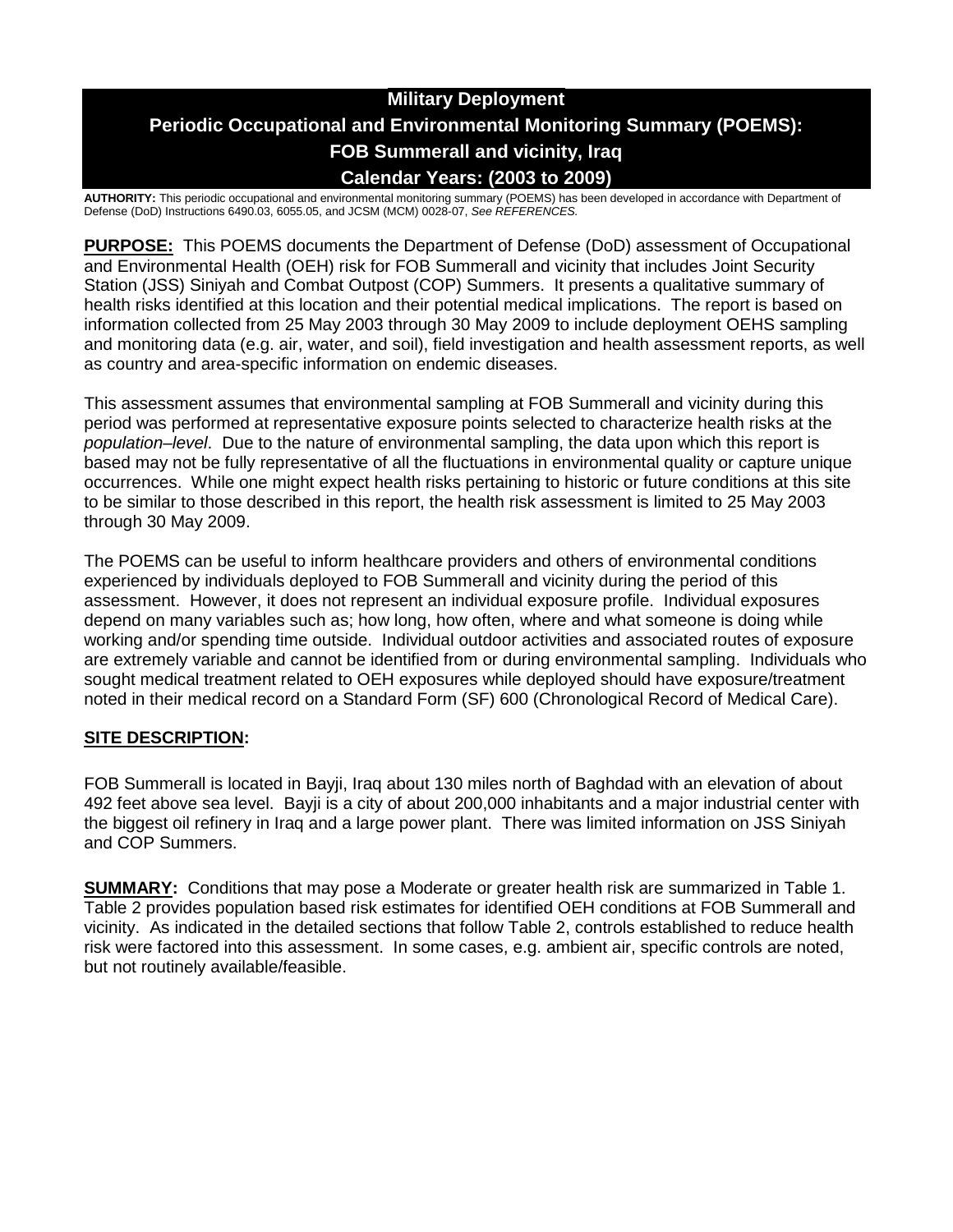### **Table 1: Summary of Occupational and Environmental Conditions with MODERATE or Greater Health Risk**

### *Short-term health risks & medical implications:*

The following may have caused acute health effects in some personnel during deployment at FOB Summerall and vicinity:

Inhalable coarse particulate matter less than 10 micrometers in diameter  $(PM<sub>10</sub>)$ , food/waterborne diseases (e.g., bacterial diarrhea, hepatitis A, typhoid/paratyphoid fever, diarrhea-cholera, diarrhea-protozoal, brucellosis, hepatitis E); other endemic diseases (cutaneous leishmaniasis, Crimean-Congo hemorrhagic fever, sandfly fever, typhus-miteborne, leptospirosis, schistosomiasis, Tuberculosis (TB), rabies, Q fever); and heat stress. For food/waterborne diseases (e.g., bacterial diarrhea, hepatitis A, typhoid/paratyphoid fever, diarrheacholera, diarrhea-protozoal, brucellosis, hepatitis E), if ingesting local food and water, the health effects can temporarily incapacitate personnel (diarrhea) or result in prolonged illness (hepatitis A, typhoid/paratyphoid fever, brucellosis, hepatitis E). Risks from food/waterborne diseases may have been reduced with preventive medicine controls and mitigation, which includes hepatitis A and typhoid fever vaccinations and only drinking from approved water sources in accordance with standing CENTCOM policy. For other vector-borne endemic diseases (cutaneous leishmaniasis, Crimean-Congo hemorrhagic fever, sandfly fever, typhus-miteborne), these diseases may constitute a significant risk due to exposure to biting vectors; risk reduced to 'Low' by proper wear of the treated uniform, application of repellent to exposed skin, bed net use, and appropriate chemoprophylaxis, as well as minimizing areas of standing water and other vector-breeding areas. For water contact diseases (leptospirosis, schistosomiasis) activities involving extensive contact with surface water increase risk. For respiratory diseases (TB), personnel in close-quarter conditions could have been at risk for person-to-person spread. Animal contact diseases (rabies, Q fever), pose year-round risk. For heat stress, risk can be greater during months of April through October, and greater for susceptible persons including those older than 45, of low fitness level, unacclimatized, or with underlying medical conditions. Risks from heat stress may have been reduced with preventive medicine controls, work-rest cycles, proper hydration and nutrition, and mitigation.

Air quality: For inhalable coarse particulate matter less than 10 micrometers in diameter ( $PM_{10}$ ), the PM<sub>10</sub> overall short-term risk was 'Low to Moderate.' For inhalable fine particulate matter less than 2.5 micrometers in diameter (PM<sub>2.5</sub>), the PM<sub>2.5</sub> overall short-term risk was not evaluated due to insufficient data. However, exposures to  $PM_{10}$  and  $PM_{2.5}$  may vary, as conditions may vary, and may result in mild to more serious shortterm health effects (e.g., eye, nose or throat and lung irritation) in some personnel while at this site, particularly exposures to high levels of dust such as during high winds or dust storms. For  $PM_{10}$  and  $PM_{2.5}$ , certain subgroups of the deployed forces (e.g., those with pre-existing asthma/cardio-pulmonary conditions) are at greatest risk of developing notable health effects. Although the short-term risk was not evaluated due to insufficient data, there were burn pits utilized at or around FOB Summerall and vicinity – see section 10.7. For burn pits, exposures to high levels of  $PM_{10}$  and  $PM_{2.5}$  in the smoke may also result in mild to more serious shortterm health effects (e.g., eye, nose or throat and lung irritation) in some personnel and certain subgroups while at this site. Although most short-term health effects from exposure to particulate matter and burn pit smoke should have resolved post-deployment, providers should be prepared to consider the relationship between deployment exposures and current complaints. Some individuals may have sought treatment for acute respiratory irritation during their time at FOB Summerall and vicinity. Personnel who reported with symptoms or required treatment while at this site should have exposure and treatment noted in medical record (e.g., electronic medical record and/or on a Standard Form (SF) 600 (*Chronological Record of Medical Care*).

### *Long-term health risks & medical implications:*

The hazards associated with potential long-term health effects at FOB Summerall and vicinity:

Air quality: For inhalable fine particulate matter less than 2.5 micrometers in diameter (PM<sub>2.5</sub>), the overall longterm risk was not evaluated due to insufficient data. Inhalable coarse particulate matter less than 10 micrometers in diameter ( $PM_{10}$ ) was not evaluated for long-term risk due to no available health guidelines. However, the area was a dusty desert environment, and conditions may have varied. In addition, although the long-term risk was not evaluated due to insufficient data, there were burn pits present at or around FOB Summerall and vicinity – see section 10.7. For inhalational exposure to high levels of dust,  $PM_{10}$  and  $PM_{2.5}$ , such as during high winds or dust storms, and for exposure to burn pit smoke, it is considered possible that some otherwise healthy personnel who were exposed for a long-term period to dust and particulate matter

> Page 2 of 24 Reviewed by CENTCOM SG (06 January 2015) Final Approval Date (12 February 2016)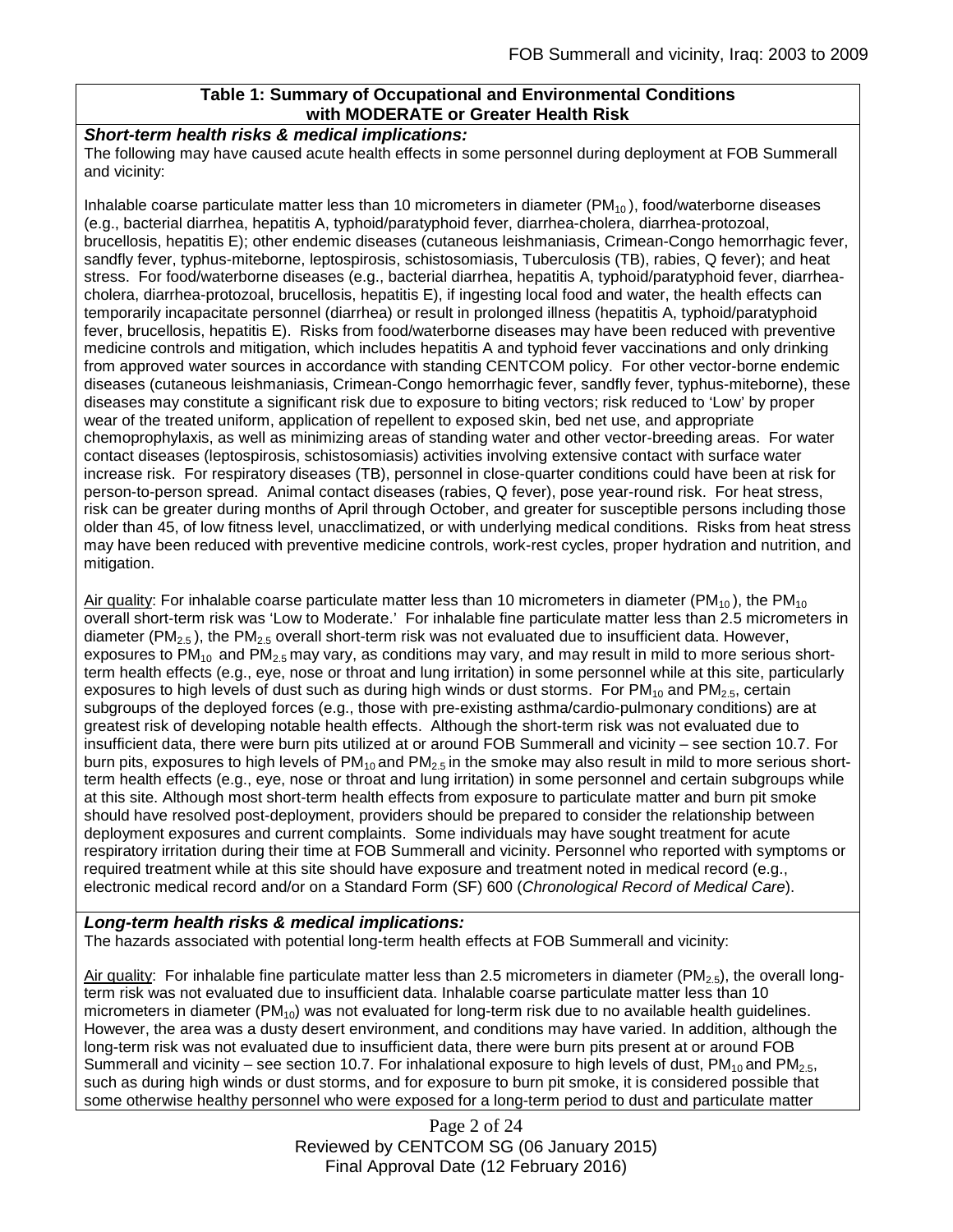could develop certain health conditions (e.g., reduced lung function, cardiopulmonary disease). Personnel with a history of asthma or cardiopulmonary disease could potentially be more likely to develop such chronic health conditions. While the dust and particulate matter exposures and exposures to burn pits are acknowledged, at this time there were no specific recommended, post-deployment medical surveillance evaluations or treatments. Providers should still consider overall individual health status (e.g., any underlying conditions/susceptibilities) and any potential unique individual exposures (such as burn pits/barrels, incinerators, occupational or specific personal dosimeter data) when assessing individual concerns. Certain individuals may need to be followed/evaluated for specific occupational exposures/injuries (e.g., annual audiograms as part of the medical surveillance for those enrolled in the Hearing Conservation Program; and personnel covered by Respiratory Protection Program and/or Hazardous Waste/Emergency Responders Medical Surveillance).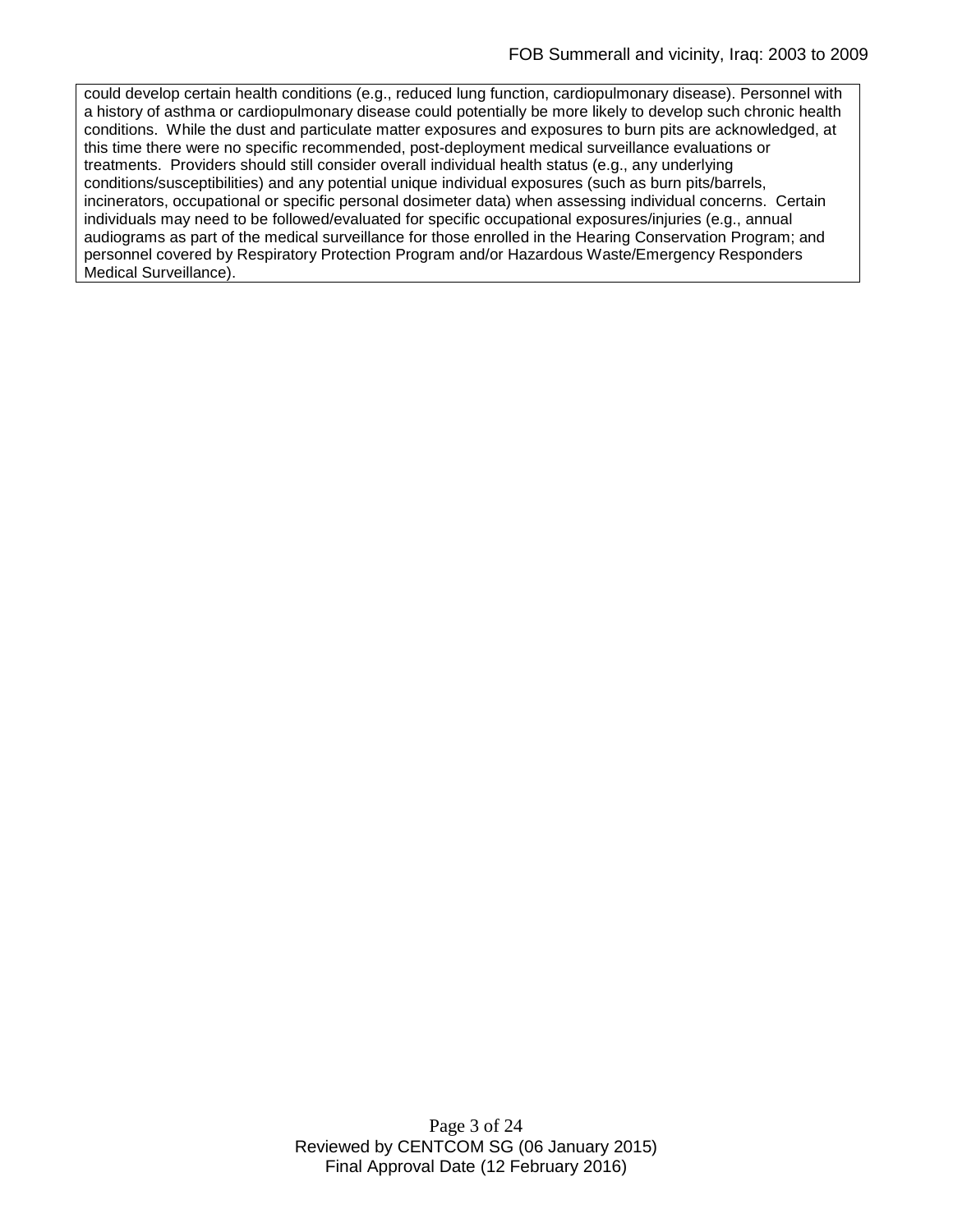### **Table 2. Population-Based Health Risk Estimates - FOB Summerall and vicinity that includes JSS Siniyah and COP Summers 1, 2**

| Source of<br><b>Identified Health</b><br>Risk <sup>3</sup>               | Unmitigated Health Risk Estimate <sup>4</sup>                                                                                                                                                                                                                                                                                                                                             | <b>Control Measures</b><br>Implemented                                                                                                                 | Residual Health Risk Estimate <sup>4</sup>                                                                                                                                                                                                                                                                                                                                                |
|--------------------------------------------------------------------------|-------------------------------------------------------------------------------------------------------------------------------------------------------------------------------------------------------------------------------------------------------------------------------------------------------------------------------------------------------------------------------------------|--------------------------------------------------------------------------------------------------------------------------------------------------------|-------------------------------------------------------------------------------------------------------------------------------------------------------------------------------------------------------------------------------------------------------------------------------------------------------------------------------------------------------------------------------------------|
| <b>AIR</b>                                                               |                                                                                                                                                                                                                                                                                                                                                                                           |                                                                                                                                                        |                                                                                                                                                                                                                                                                                                                                                                                           |
| Particulate<br>matter less than<br>10 microns in<br>diameter $(PM_{10})$ | Short-term: Low to Moderate, Daily<br>levels vary, acute health effects (e.g.,<br>upper respiratory tract irritation) more<br>pronounced during peak days. More<br>serious effects are possible in<br>susceptible persons (e.g., those with<br>asthma/existing respiratory diseases).                                                                                                     | Limiting strenuous<br>physical activities when air<br>quality is especially poor;<br>and actions such as<br>closing tent flaps,<br>windows, and doors. | Short-term: Low to Moderate, Daily<br>levels vary, acute health effects (e.g.,<br>upper respiratory tract irritation) more<br>pronounced during peak days. More<br>serious effects are possible in<br>susceptible persons (e.g., those with<br>asthma/existing respiratory diseases).                                                                                                     |
|                                                                          | Long-term: No health guidelines                                                                                                                                                                                                                                                                                                                                                           |                                                                                                                                                        | Long-term: No health guidelines                                                                                                                                                                                                                                                                                                                                                           |
| Particulate<br>matter less than<br>2.5 microns in<br>diameter $(PM2.5)$  | Short-term: Insufficient data to assess<br>risk. A majority of the time mild acute<br>(short term) health effects are<br>anticipated; certain peak levels may<br>produce mild eye, nose, or throat<br>irritation in some personnel and pre-<br>existing health conditions (e.g.,<br>asthma, or cardiopulmonary diseases)<br>may be exacerbated.<br>Long-term: Insufficient data to assess | Limiting strenuous<br>physical activities when air<br>quality is especially poor;<br>and actions such as<br>closing tent flaps,<br>windows, and doors. | Short-term: Insufficient data to assess<br>risk. A majority of the time mild acute<br>(short term) health effects are<br>anticipated; certain peak levels may<br>produce mild eye, nose, or throat<br>irritation in some personnel and pre-<br>existing health conditions (e.g.,<br>asthma, or cardiopulmonary diseases)<br>may be exacerbated.<br>Long-term: Insufficient data to assess |
|                                                                          | risk.<br>Short-term: None identified from                                                                                                                                                                                                                                                                                                                                                 |                                                                                                                                                        | risk.<br>Short-term: None identified from                                                                                                                                                                                                                                                                                                                                                 |
| <b>Metals</b>                                                            | sample data.<br>Long-term: None identified from<br>sample data.                                                                                                                                                                                                                                                                                                                           |                                                                                                                                                        | sample data.<br>Long-term: None identified from<br>sample data.                                                                                                                                                                                                                                                                                                                           |
| Volatile Organic<br>Compounds                                            | Short-term: None identified from<br>sample data.<br>Long-term: None identified from                                                                                                                                                                                                                                                                                                       |                                                                                                                                                        | Short-term: None identified from<br>sample data.<br>Long-term: None identified from                                                                                                                                                                                                                                                                                                       |
| (VOC)                                                                    | sample data.                                                                                                                                                                                                                                                                                                                                                                              |                                                                                                                                                        | sample data.                                                                                                                                                                                                                                                                                                                                                                              |
| <b>SOIL</b>                                                              |                                                                                                                                                                                                                                                                                                                                                                                           |                                                                                                                                                        |                                                                                                                                                                                                                                                                                                                                                                                           |
| Metals                                                                   | Short-term: Not an identified source of<br>health risk.<br>Long-term: None identified from                                                                                                                                                                                                                                                                                                |                                                                                                                                                        | Short-term: Not an identified source of<br>health risk.<br>Long-term: None identified from                                                                                                                                                                                                                                                                                                |
|                                                                          | sample data.                                                                                                                                                                                                                                                                                                                                                                              |                                                                                                                                                        | sample data.                                                                                                                                                                                                                                                                                                                                                                              |
| Organic<br>Compounds                                                     | Short-term: Not an identified source of<br>health risk.<br>Long-term: None identified from                                                                                                                                                                                                                                                                                                |                                                                                                                                                        | Short-term: Not an identified source of<br>health risk.                                                                                                                                                                                                                                                                                                                                   |
|                                                                          | sample data.                                                                                                                                                                                                                                                                                                                                                                              |                                                                                                                                                        | Long-term: None identified from<br>sample data.                                                                                                                                                                                                                                                                                                                                           |
| Inorganic<br>Compounds                                                   | Short-term: Not an identified source of<br>health risk.                                                                                                                                                                                                                                                                                                                                   |                                                                                                                                                        | Short-term: Not an identified source of<br>health risk.                                                                                                                                                                                                                                                                                                                                   |
|                                                                          | Long-term: None identified from<br>sample data.                                                                                                                                                                                                                                                                                                                                           |                                                                                                                                                        | Long-term: None identified from<br>sample data.                                                                                                                                                                                                                                                                                                                                           |
| Water                                                                    |                                                                                                                                                                                                                                                                                                                                                                                           |                                                                                                                                                        |                                                                                                                                                                                                                                                                                                                                                                                           |
| Consumed Water<br>(Water Used for<br>Drinking)                           | Short-term: Low health risk from<br>Boron.                                                                                                                                                                                                                                                                                                                                                | U.S. Army Public Health<br>Command (USAPHC)<br>former U.S. Army<br><b>Veterinary Command</b>                                                           | Short-term: Low health risk from<br>Boron.                                                                                                                                                                                                                                                                                                                                                |
|                                                                          | Long-term: Insufficient samples were<br>taken to assess long-term health risk<br>for Boron.                                                                                                                                                                                                                                                                                               | (VETCOM) approved<br>bottled water and potable<br>water only from approved<br>water sources                                                            | Long-term: Insufficient samples were<br>taken to assess long-term health risk<br>for Boron.                                                                                                                                                                                                                                                                                               |
| Water for Other<br>Purposes                                              | Short-term: None identified from<br>sample data.                                                                                                                                                                                                                                                                                                                                          | Water treated in<br>accordance with                                                                                                                    | Short-term: None identified from<br>sample data.                                                                                                                                                                                                                                                                                                                                          |
|                                                                          | Long-term: None identified from<br>sample data.                                                                                                                                                                                                                                                                                                                                           | standards applicable to its<br>intended use                                                                                                            | Long-term: None identified from<br>sample data.                                                                                                                                                                                                                                                                                                                                           |

Page 4 of 24 Reviewed by CENTCOM SG (06 January 2015) Final Approval Date (12 February 2016)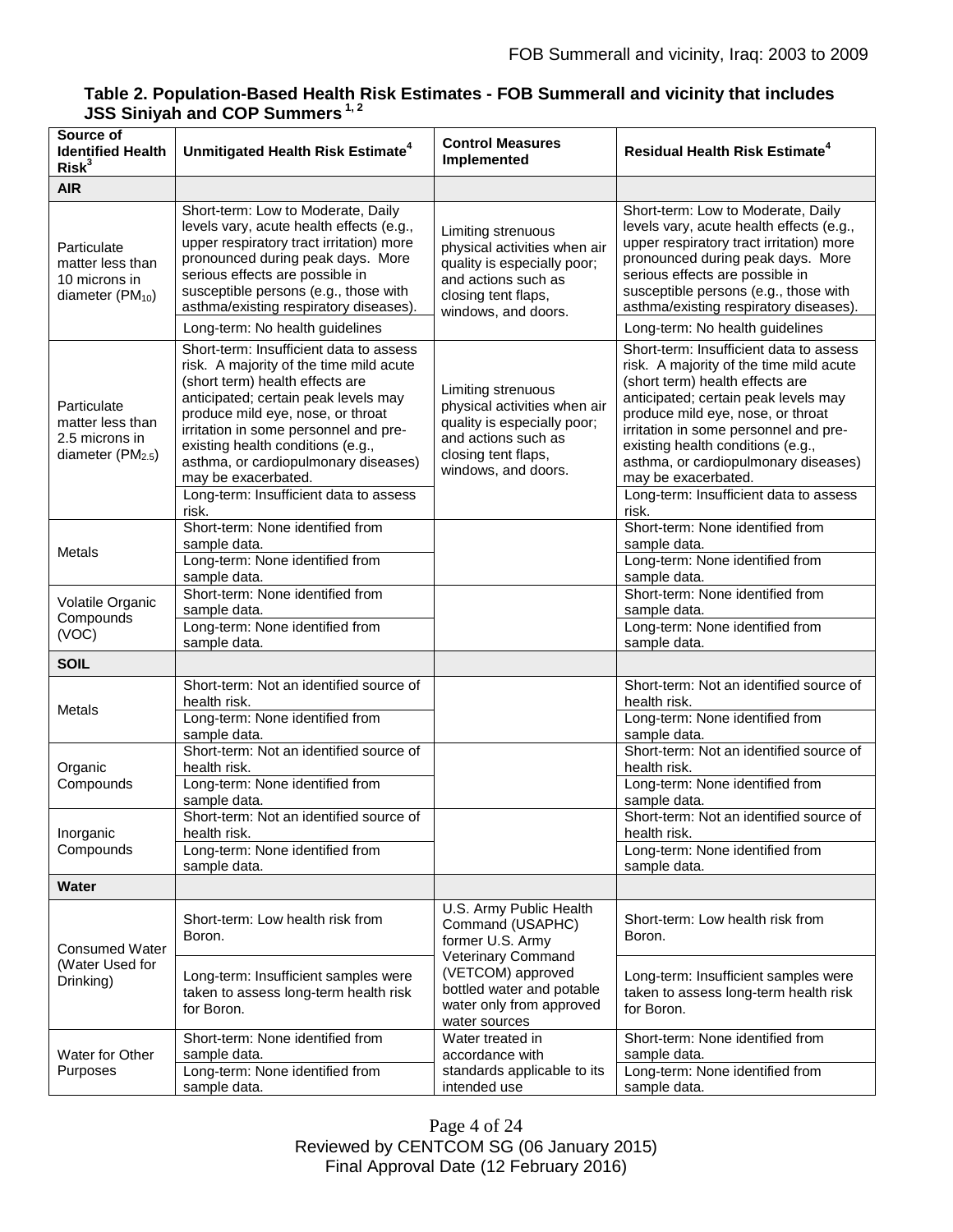| <b>ENDEMIC</b><br><b>DISEASE</b>                                 |                                                                                                                                                                                                                                                                                                                                                                                       |                                                                                                                                                                                                                                                                                                         |                                                                                                                                                                                             |
|------------------------------------------------------------------|---------------------------------------------------------------------------------------------------------------------------------------------------------------------------------------------------------------------------------------------------------------------------------------------------------------------------------------------------------------------------------------|---------------------------------------------------------------------------------------------------------------------------------------------------------------------------------------------------------------------------------------------------------------------------------------------------------|---------------------------------------------------------------------------------------------------------------------------------------------------------------------------------------------|
| Food<br>borne/Waterborne<br>(e.g., diarrhea-<br>bacteriological) | Short-term: Variable, (bacterial<br>diarrhea, hepatitis A, typhoid fever) to<br>Moderate (diarrhea-cholera, diarrhea-<br>protozoal, brucellosis and hepatitis E).<br>If local food/water were consumed, the<br>health effects can temporarily<br>incapacitate personnel (diarrhea) or<br>result in prolonged illness (Hepatitis A,<br>Typhoid fever, Brucellosis, Hepatitis<br>$E$ ). | Preventive measures<br>include Hepatitis A and<br>Typhoid fever vaccination<br>and consumption of food<br>and water only from<br>approved sources.                                                                                                                                                      | Short-term: Low to none                                                                                                                                                                     |
|                                                                  | Long-term: none identified                                                                                                                                                                                                                                                                                                                                                            |                                                                                                                                                                                                                                                                                                         | Long-term: No data available                                                                                                                                                                |
| Arthropod Vector<br><b>Borne</b>                                 | Short-term: Variable, Moderate for<br>leishmaniasis-cutaneous, Crimean-<br>Congo hemorrhagic fever, sandfly<br>fever and typhus-miteborne; Low for<br>West Nile fever, and Plague.                                                                                                                                                                                                    | Preventive measures<br>include proper wear of<br>treated uniform,<br>application of repellent to<br>exposed skin, and bed net                                                                                                                                                                           | Short-term: Low                                                                                                                                                                             |
|                                                                  | Long-term: Low (Leishmaniasis-<br>visceral infection)                                                                                                                                                                                                                                                                                                                                 | use, minimizing areas of<br>standing water. Vector<br>control contracts were in<br>place at Summerall which<br>helped to reduce vector<br>populations.                                                                                                                                                  | Long-term: No data available                                                                                                                                                                |
| Water-Contact<br>(e.g. wading,                                   | Short-term: Moderate for leptospirosis<br>and schistosomiasis.                                                                                                                                                                                                                                                                                                                        | Prohibiting recreational<br>water activities and water<br>contact avoidance.                                                                                                                                                                                                                            | Short-term: Low for leptospirosis and<br>schistosomiasis.                                                                                                                                   |
| swimming)                                                        | Long-term: No data available                                                                                                                                                                                                                                                                                                                                                          |                                                                                                                                                                                                                                                                                                         | Long-term: No data available                                                                                                                                                                |
| Respiratory                                                      | Short-term: Variable; Moderate for<br>tuberculosis (TB) to Low for<br>meningococcal meningitis.                                                                                                                                                                                                                                                                                       | Providing adequate living<br>and work space; medical<br>screening; vaccination                                                                                                                                                                                                                          | Short-term: Low                                                                                                                                                                             |
|                                                                  | Long-term: No data available                                                                                                                                                                                                                                                                                                                                                          |                                                                                                                                                                                                                                                                                                         | Long-term: No data available                                                                                                                                                                |
| <b>Animal Contact</b>                                            | Short-term: Variable; Moderate for<br>rabies and Q-fever, and Low for<br>Anthrax and H5N1 avian influenza.                                                                                                                                                                                                                                                                            | Prohibiting contact with,<br>adoption, or feeding of<br>feral animals IAW U.S.                                                                                                                                                                                                                          | Short-term: No data available                                                                                                                                                               |
|                                                                  | Long-term: Low (Rabies)                                                                                                                                                                                                                                                                                                                                                               | <b>Central Command</b><br>(CENTCOM) General<br>Order (GO) 1B. Risks are<br>further reduced in the<br>event of assessed contact<br>by prompt post-exposure<br>rabies prophylaxis IAW<br>The Center for Disease<br>Control's (CDC) Advisory<br>Committee on<br><b>Immunization Practices</b><br>quidance. | Long-term: No data available                                                                                                                                                                |
| <b>VENOMOUS</b><br><b>ANIMAL/</b><br><b>INSECTS</b>              |                                                                                                                                                                                                                                                                                                                                                                                       |                                                                                                                                                                                                                                                                                                         |                                                                                                                                                                                             |
| Snakes,<br>scorpions, and<br>spiders                             | Short-term: Low; If encountered,<br>effects of venom vary with species<br>from mild localized swelling (e.g.<br>Scorpio maurus) to potentially lethal<br>effects (e.g. Vipera albicornuta).                                                                                                                                                                                           | Risk reduced by avoiding<br>contact, proper wear of<br>uniform (especially<br>footwear), and proper and<br>timely treatment.                                                                                                                                                                            | Short-term: Low; If encountered,<br>effects of venom vary with species<br>from mild localized swelling (e.g.<br>Scorpio maurus) to potentially lethal<br>effects (e.g. Vipera albicornuta). |
|                                                                  | Long-term: No data available                                                                                                                                                                                                                                                                                                                                                          |                                                                                                                                                                                                                                                                                                         | Long-term: No data available                                                                                                                                                                |
| <b>HEAT/COLD</b><br><b>STRESS</b>                                |                                                                                                                                                                                                                                                                                                                                                                                       |                                                                                                                                                                                                                                                                                                         |                                                                                                                                                                                             |
| Heat                                                             | Short-term: Variable; Risk of heat<br>injury is Extremely High from May -<br>October, High in April, and Low from                                                                                                                                                                                                                                                                     | Work-rest cycles, proper<br>hydration and nutrition,<br>and Wet Bulb Globe                                                                                                                                                                                                                              | Short-term: Variable mitigated to Low;<br>Risk of heat injury is Extremely High<br>from May - October, High in April, and                                                                   |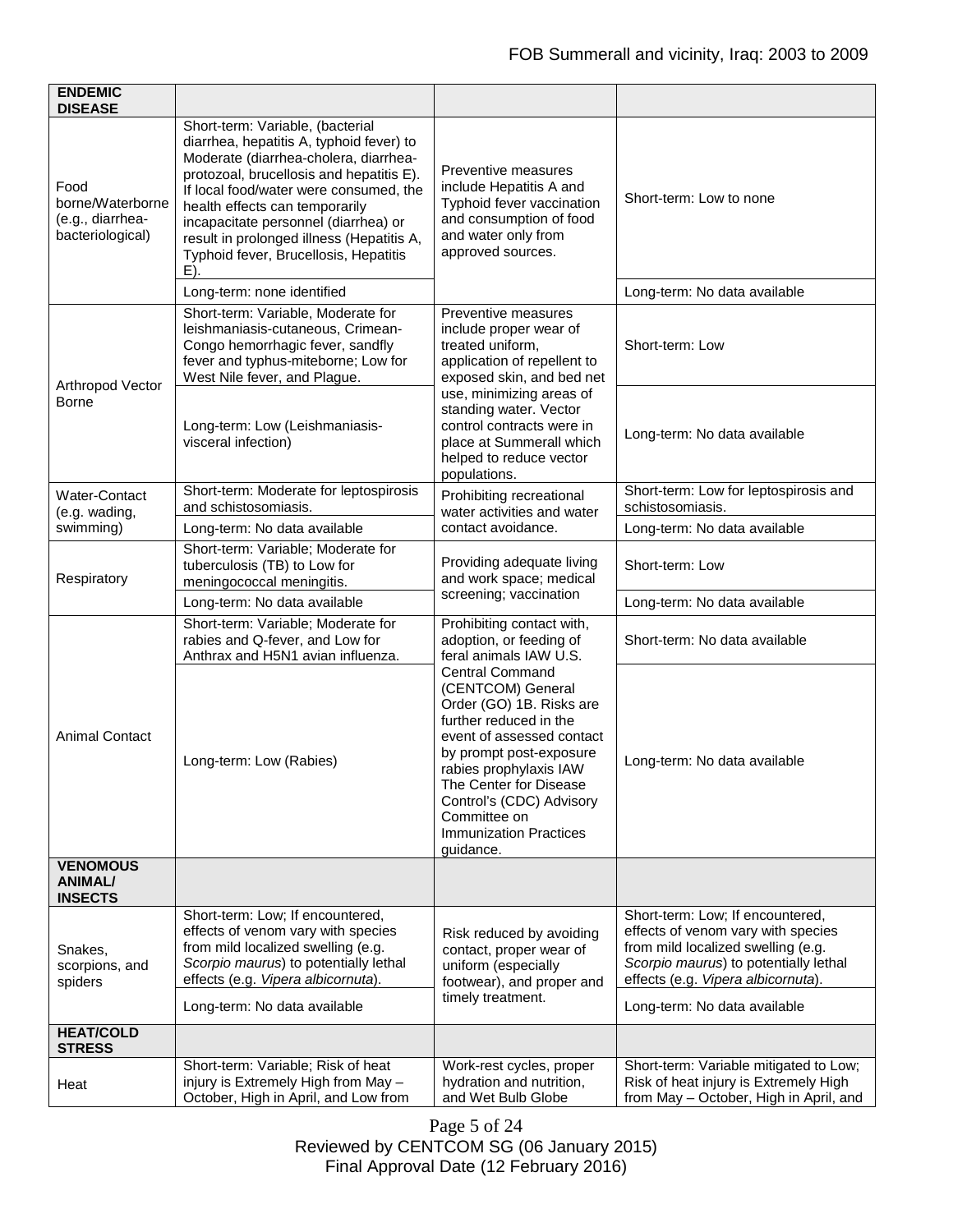|                                                | November - March.                                                                                                                                                                                                                                                                                                          | Temperature (WBGT)                                                                                                                                                                                                                                                                                                                                                                    | Low from November - March.                                                                                                                                                                                                                       |
|------------------------------------------------|----------------------------------------------------------------------------------------------------------------------------------------------------------------------------------------------------------------------------------------------------------------------------------------------------------------------------|---------------------------------------------------------------------------------------------------------------------------------------------------------------------------------------------------------------------------------------------------------------------------------------------------------------------------------------------------------------------------------------|--------------------------------------------------------------------------------------------------------------------------------------------------------------------------------------------------------------------------------------------------|
|                                                | Long-term: Low, The long-term risk<br>was Low. However, the risk may be<br>greater to certain susceptible persons-<br>those older (i.e., greater than 45<br>years), in lesser physical shape, or<br>with underlying medical/health<br>conditions.                                                                          | monitoring.                                                                                                                                                                                                                                                                                                                                                                           | Long-term: Low, The long-term risk is<br>Low. However, the risk may be<br>greater to certain susceptible persons-<br>those older (i.e., greater than 45<br>years), in lesser physical shape, or<br>with underlying medical/health<br>conditions. |
| Cold                                           | Short-term: Low risk of cold<br>stress/injury.                                                                                                                                                                                                                                                                             | Risks from cold stress<br>reduced with protective<br>measures such as use of<br>the buddy system, limiting<br>exposure during cold<br>weather, proper hydration<br>and nutrition, and proper<br>wear of issued protective<br>clothing.                                                                                                                                                | Short-term: Low risk of cold<br>stress/injury.                                                                                                                                                                                                   |
|                                                | Long-term: Low; Long-term health<br>implications from cold injuries are rare<br>but can occur, especially from more<br>serious injuries such as frost bite.                                                                                                                                                                |                                                                                                                                                                                                                                                                                                                                                                                       | Long-term: Low; Long-term health<br>implications from cold injuries are rare<br>but can occur, especially from more<br>serious injuries such as frost bite.                                                                                      |
| <b>Unique</b><br>Incidents/<br><b>Concerns</b> |                                                                                                                                                                                                                                                                                                                            |                                                                                                                                                                                                                                                                                                                                                                                       |                                                                                                                                                                                                                                                  |
| Pesticides/Pest                                | Short-term: Low                                                                                                                                                                                                                                                                                                            | See Section 10.4                                                                                                                                                                                                                                                                                                                                                                      | Short-term: Low                                                                                                                                                                                                                                  |
| Control                                        | Long-term: Low                                                                                                                                                                                                                                                                                                             |                                                                                                                                                                                                                                                                                                                                                                                       | Long-term: Low                                                                                                                                                                                                                                   |
| <b>Burn Pits</b>                               | FOB Summerall had a burn pit but no<br>data was available to evaluate short<br>and long-term health risk. Short-term<br>health effects could include eye, nose,<br>throat, and lung irritation. More<br>serious effects are possible in<br>susceptible persons (e.g., those with<br>asthma/existing respiratory diseases). | Risks reduced by limiting<br>strenuous physical<br>activities when air quality<br>was especially poor; and<br>action such as closing tent<br>flaps, windows, and doors.<br>Other control measures<br>included locating burn pits<br>downwind of prevailing<br>winds, increased distance<br>from troop populations,<br>and improved waste<br>segregation and<br>management techniques. | Short-term: Insufficient data to assess<br>risk.                                                                                                                                                                                                 |
|                                                |                                                                                                                                                                                                                                                                                                                            |                                                                                                                                                                                                                                                                                                                                                                                       | Long-term: Insufficient data to assess<br>risk.                                                                                                                                                                                                  |

<sup>1</sup>This Summary Table provides a qualitative estimate of population-based short- and long-term health risks associated with the occupational environment conditions at FOB Summerall and vicinity that includes JSS Siniyah and COP Summers. It does not represent an individual exposure profile. Actual individual exposures and health effects depend on many variables. For example, while a chemical may have been present in the environment, if a person did not inhale, ingest, or contact a specific dose of the chemical for adequate duration and frequency, then there may have been no health risk. Alternatively, a person at a specific location may have experienced a unique exposure which could result in a significant individual exposure. Any such person seeking medical care should have their specific exposure documented in an SF600.

 $2$  This assessment is based on specific environmental sampling data and reports obtained from 25 May 2003 through 30 May 2009. Sampling locations are assumed to be representative of exposure points for the camp population but may not reflect all the fluctuations in environmental quality or capture unique exposure incidents.

 $^3$ This Summary Table is organized by major categories of identified sources of health risk. It only lists those sub-categories specifically identified and addressed at FOB Summerall and vicinity. The health risks are presented as Low, Moderate, High or Extremely High for both acute and chronic health effects. The health risk level is based on an assessment of both the potential severity of the health effects that could be caused and probability of the exposure that would produce such health effects. Details can be obtained from the APHC/ U.S. Army Institute of Public Health AIPH. Where applicable, "None Identified" is used when though a potential exposure is identified, and no health risks of either a specific acute or chronic health effects are determined. More detailed descriptions of OEH exposures that are evaluated but determined to pose no health risk are discussed in the following sections of this report.

4 Health risks in this Summary Table are based on quantitative surveillance thresholds (e.g. endemic disease rates; host/vector/pathogen surveillance) or screening levels, e.g. Military Exposure Guidelines (MEGs) for chemicals*.* Some previous assessment reports may provide slightly inconsistent health risk estimates because quantitative criteria such as MEGs may have changed since the samples were originally evaluated and/or because this assessment makes use of all historic site data while previous reports may have only been based on a select few samples.

> Page 6 of 24 Reviewed by CENTCOM SG (06 January 2015) Final Approval Date (12 February 2016)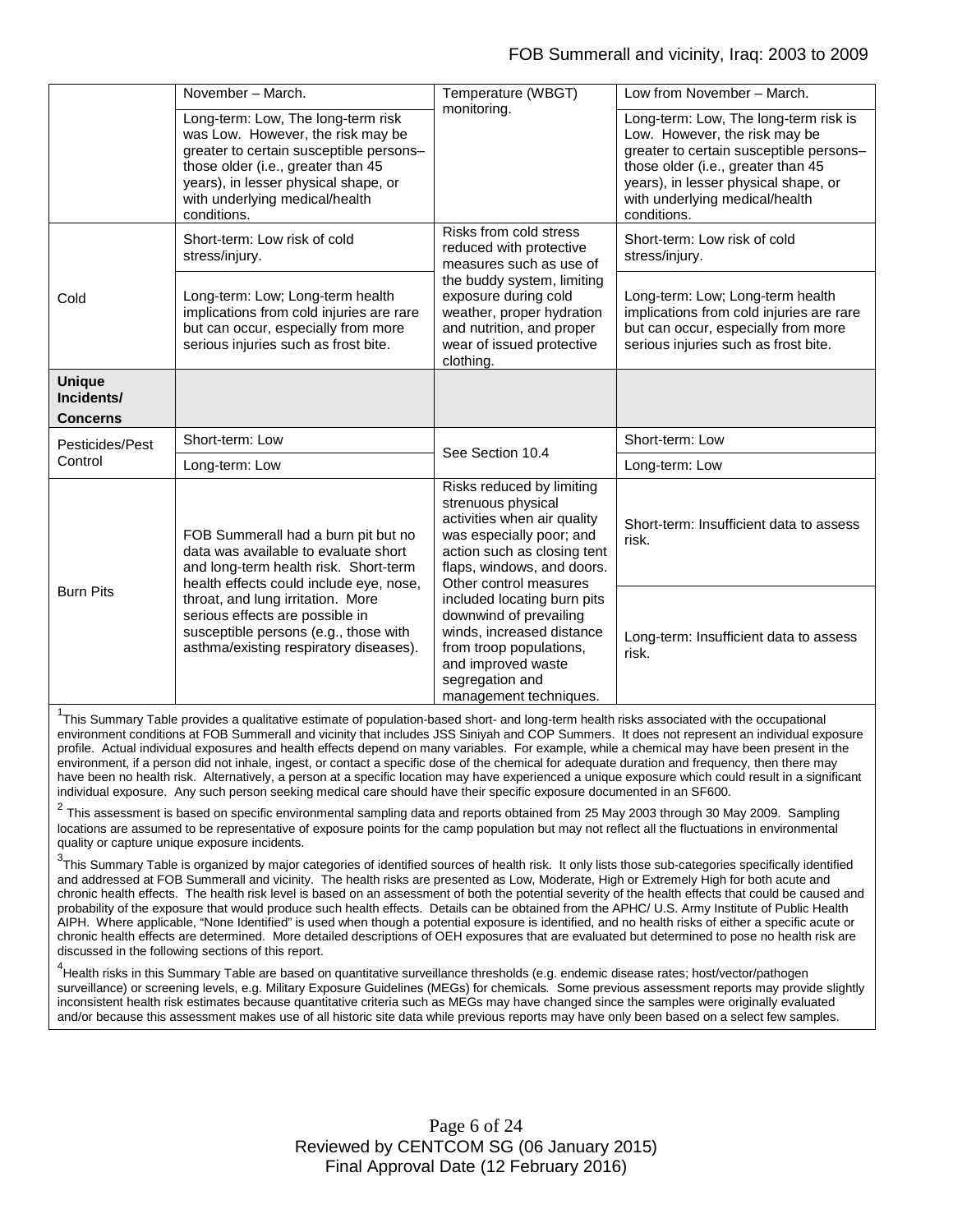### **1 Discussion of Health Risks at FOB Summerall and vicinity, Iraq by Source**

The following sections provide additional information about the OEH conditions summarized above. All risk assessments were performed using the methodology described in the US Army Public Health Command Technical Guide 230, *Environmental Health Risk Assessment and Chemical Exposure Guidelines for Deployed Military Personnel* (USAPHC TG 230). All OEH risk estimates represent residual risk after accounting for preventive controls in place. Occupational exposures and exposures to endemic diseases are greatly reduced by preventive measures. For environmental exposures related to airborne dust, there are limited preventive measures available, and available measures have little efficacy in reducing exposure to ambient conditions.

### **2 Air**

### 2.1 Site-Specific Sources Identified

FOB Summerall and vicinity is situated in a dusty semi-arid desert environment. Inhalational exposure to high levels of dust and particulate matter, such as during high winds or dust storms, may result in mild to more serious short-term health effects (e.g., eye, nose or throat and lung irritation) in some personnel. Additionally, certain subgroups of the deployed forces (e.g., those with pre-existing asthma/cardio pulmonary conditions) are at greatest risk of developing notable health effects.

### 2.2 Particulate matter

Particulate matter (PM) is a complex mixture of extremely small particles suspended in the air. The PM includes solid particles and liquid droplets emitted directly into the air by sources such as: power plants, motor vehicles, aircraft, generators, construction activities, fires, and natural windblown dust. The PM can include sand, soil, metals, volatile organic compounds (VOC), allergens, and other compounds such as nitrates or sulfates that are formed by condensation or transformation of combustion exhaust. The PM composition and particle size vary considerably depending on the source. Generally, PM of health concern is divided into two fractions:  $PM_{10}$ , which includes coarse particles with a diameter of 10 micrometers or less, and fine particles less than 2.5 micrometers ( $PM<sub>2.5</sub>$ ), which can reach the deepest regions of the lungs when inhaled. Exposure to excessive PM is linked to a variety of potential health effects.

### 2.3 Particulate matter, less than10 micrometers  $(PM_{10})$

### 2.3.1 Exposure Guidelines:

Short Term (24-hour) PM<sub>10</sub> (micrograms per cubic Long-term PM<sub>10</sub> MEG (µg/m<sup>3</sup>): meter, μg/m<sup>3</sup>):

- 
- Marginal MEG = 420
- Critical MEG = 600
- 
- Negligible MEG = 250 Not defined and not available.

2.3.2 Sample data/Notes:

A total of 21 valid PM<sub>10</sub> air samples were collected from 2003–2009. The range of 24-hour PM<sub>10</sub> concentrations was 57 μg/m<sup>3</sup> – 563 μg/m<sup>3</sup> with an average concentration of 163 μg/m<sup>3</sup>.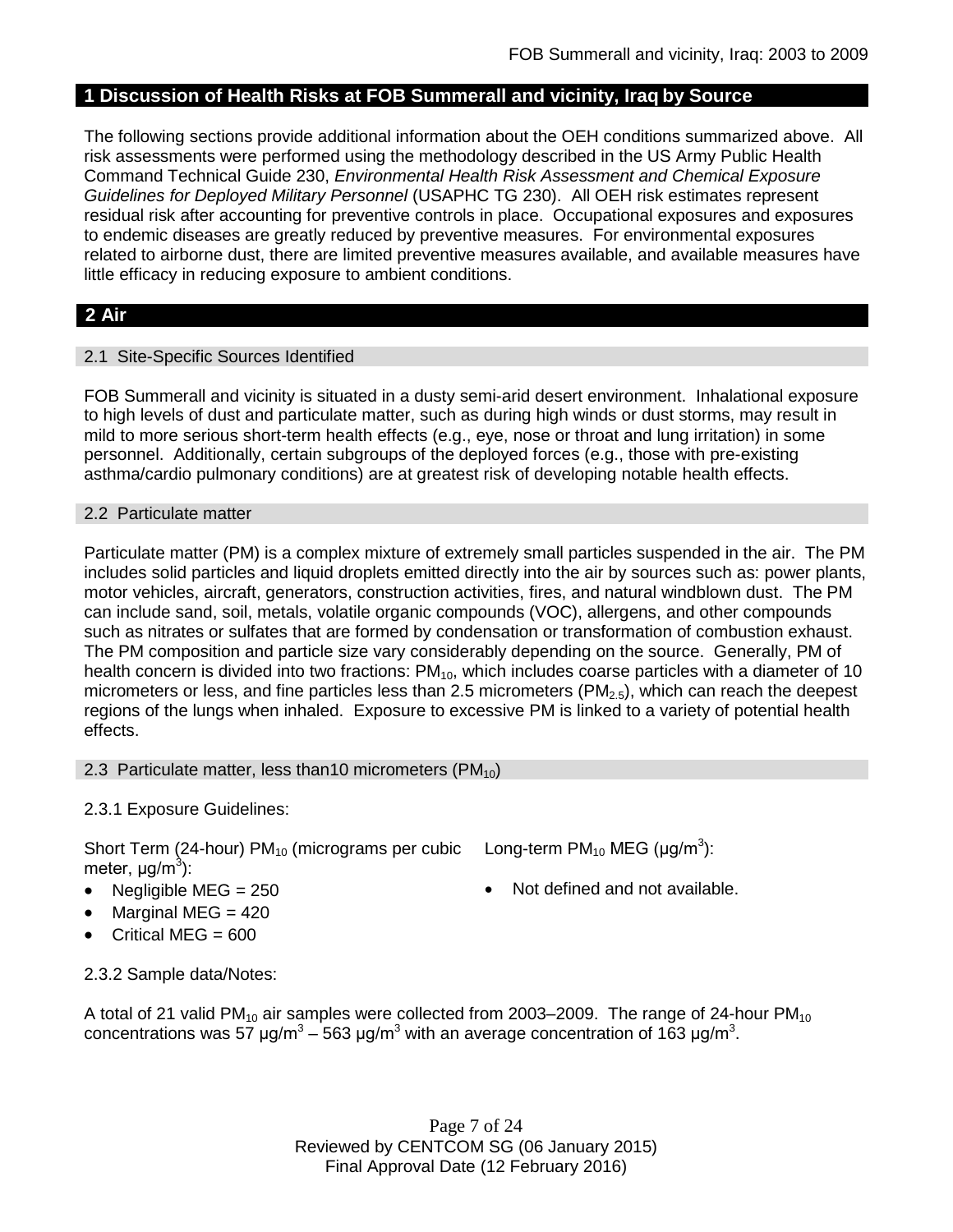### 2.3.3 Short-term health risks:

**Low to Moderate:** The short-term PM<sub>10</sub> health risk assessment is low to moderate based on average and peak  $PM_{10}$  sample concentrations, and the likelihood of exposure at these hazard severity levels. Risk from peak exposures was low in 2003 and moderate in 2007. Risk from average exposures was low in 2003 and 2007. Peak PM10 concentrations in 2004 to 2006 and 2009 were below the acute MEG. All other years had insufficient data available with which to determine risk. A low health risk suggests little or no impact on accomplishing the mission. A moderate health risk suggests a degraded mission capabilities expected with limited in theater medical countermeasures and resources anticipated (Reference 9, Table 3-2). Daily average health risk levels for  $PM_{10}$  show no hazard for 84.2%, low health risk for 10.5%, and moderate health risk for 5.3% of the time. Confidence in the short-term PM<sub>10</sub> health risk assessment is low (Reference 9, Table 3-6).

The hazard severity for average  $PM_{10}$  concentrations in samples was negligible. The hazard severity was negligible in 2003 and 2007. The results indicate that for negligible hazard severity a few personnel may experience notable mild eye, nose, or throat irritation; most personnel will experience only mild effects. Pre-existing health conditions (e.g., asthma, or cardiopulmonary diseases) may be exacerbated (Reference 9, Table 3-10).

For the highest observed  $PM_{10}$  sample concentration, the hazard severity was marginal. During peak exposures at the marginal hazard severity a majority of personnel will experience notable eye, nose, and throat irritation and some respiratory effects. Some lost-duty days are expected. Significant aerobic activity will increase risk. Those with a history of asthma or cardiopulmonary disease are expected to experience increased symptoms (Reference 9, Table 3-10).

2.3.4 Long-term health risk:

**Not Evaluated-no available health guidelines**. The U. S. Environmental Protection Agency (EPA) has retracted its long-term standard (national ambient air quality standards, NAAQS) for  $PM_{10}$  due to an inability to clearly link chronic health effects with chronic  $PM_{10}$  exposure levels.

### 2.4 Particulate Matter, less than 2.5 *micrometers* (PM<sub>2.5</sub>)

2.4.1 Sample data/Notes:

No PM<sub>2.5</sub> samples taken in 2003 to 2009 were available in DOEHRS so a health risk assessment could not be completed.

2.4.2 Short and Long-term health risks:

### **None identified based on the available sampling data.**

2.5 Airborne Metals

2.5.1 Airborne Metals from  $PM_{10}$ 

2.5.1.1 Sample data/Notes:

A total of 21 valid  $PM_{10}$  airborne metal samples were collected at FOB Summerall and vicinity from 2003 to 2009. None of the analyzed metals in the collected samples were found at concentrations above the 1-year negligible MEGs.

> Page 8 of 24 Reviewed by CENTCOM SG (06 January 2015) Final Approval Date (12 February 2016)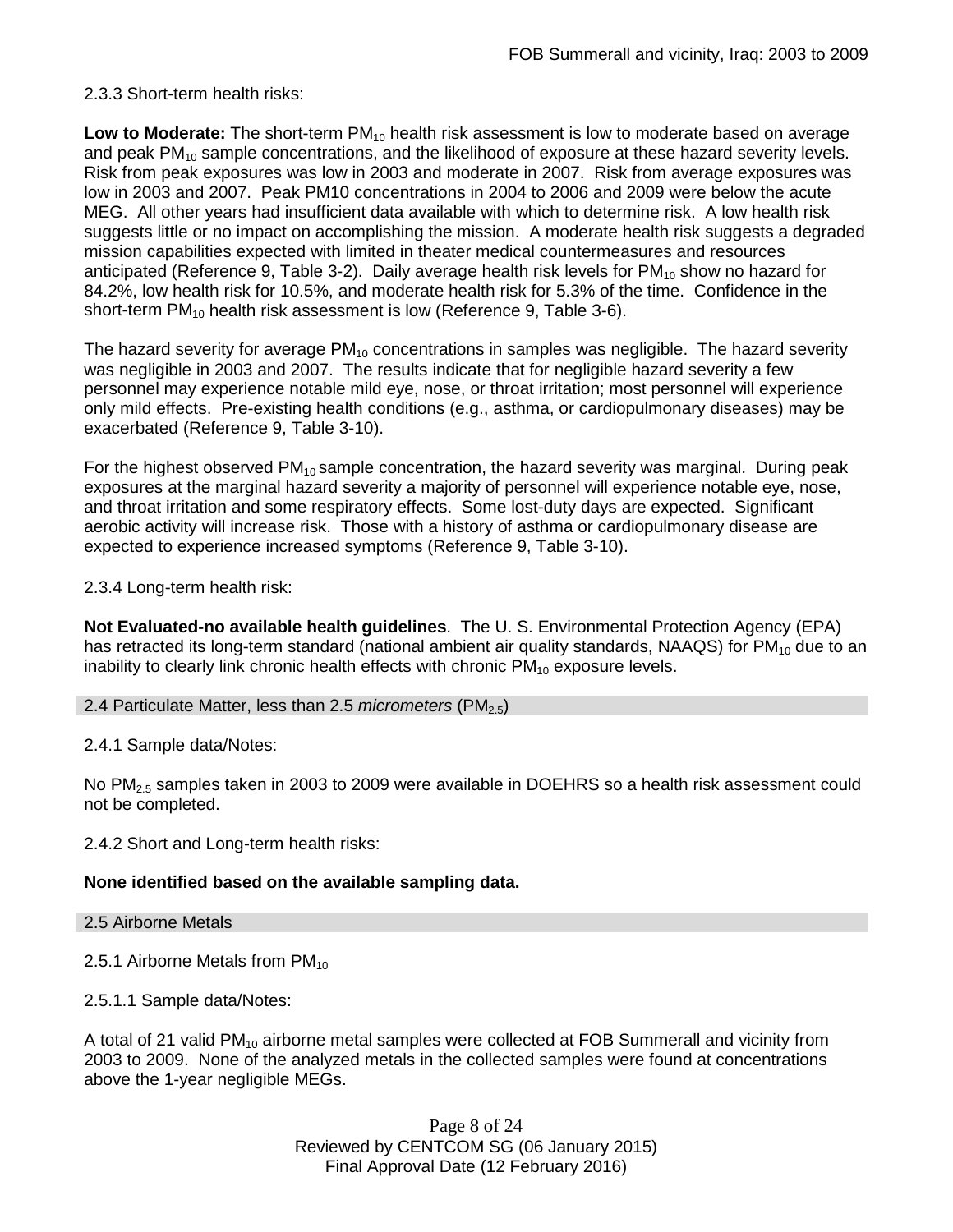2.5.1.2 Short-term health risks:

### **None identified based on available sampling data.**

2.5.1.3 Long-term health risks:

### **None identified based on the available sampling data.**

2.5.2 Airborne Metals from  $PM_{2.5}$ 

2.5.2.1 Sample data/Notes:

No valid  $PM<sub>2.5</sub>$  airborne metal samples were collected at FOB Summerall and vicinity from 2003 to 2009.

2.5.2.2 Short-term health risks:

### **None identified based on available sampling data.**

2.5.2.3 Long-term health risks:

### **None identified based on the available sampling data.**

2.6 Volatile Organic Compounds (VOC)

2.6.1 Sample data/Notes:

The health risk assessment is based on average and peak concentration of 6 valid volatile organic chemical (VOC) air samples collected at FOB Summerall and vicinity from 2003 to 2009. None of the analyzed VOC pollutants were found at concentrations above short or long-term MEGs.

2.6.2 Short-term health risks:

### **None identified based on the available sampling data.**

2.6.3 Long-term health risk

### **None identified based on the available sampling data.**

### **3 Soil**

### 3.1 Site-Specific Sources Identified

### 3.2 Sample data/Notes:

A total of 18 valid surface soil samples were collected from 2005 to 2009 to assess OEH health risk to deployed personnel. No samples were available from 2003 or 2004. The primary soil contamination exposure pathways are dermal contact and dust inhalation. Typical parameters analyzed for included SVOCs, heavy metals, PCBs, pesticides, and herbicides. If the contaminant was known or suspected, other parameters may have been analyzed (i.e. total petroleum hydrocarbons (TPH) and polycyclic aromatic hydrocarbons (PAH) near fuel spills). For the risk assessment, personnel are assumed to remain at this location for 6 months to 1 year.

> Page 9 of 24 Reviewed by CENTCOM SG (06 January 2015) Final Approval Date (12 February 2016)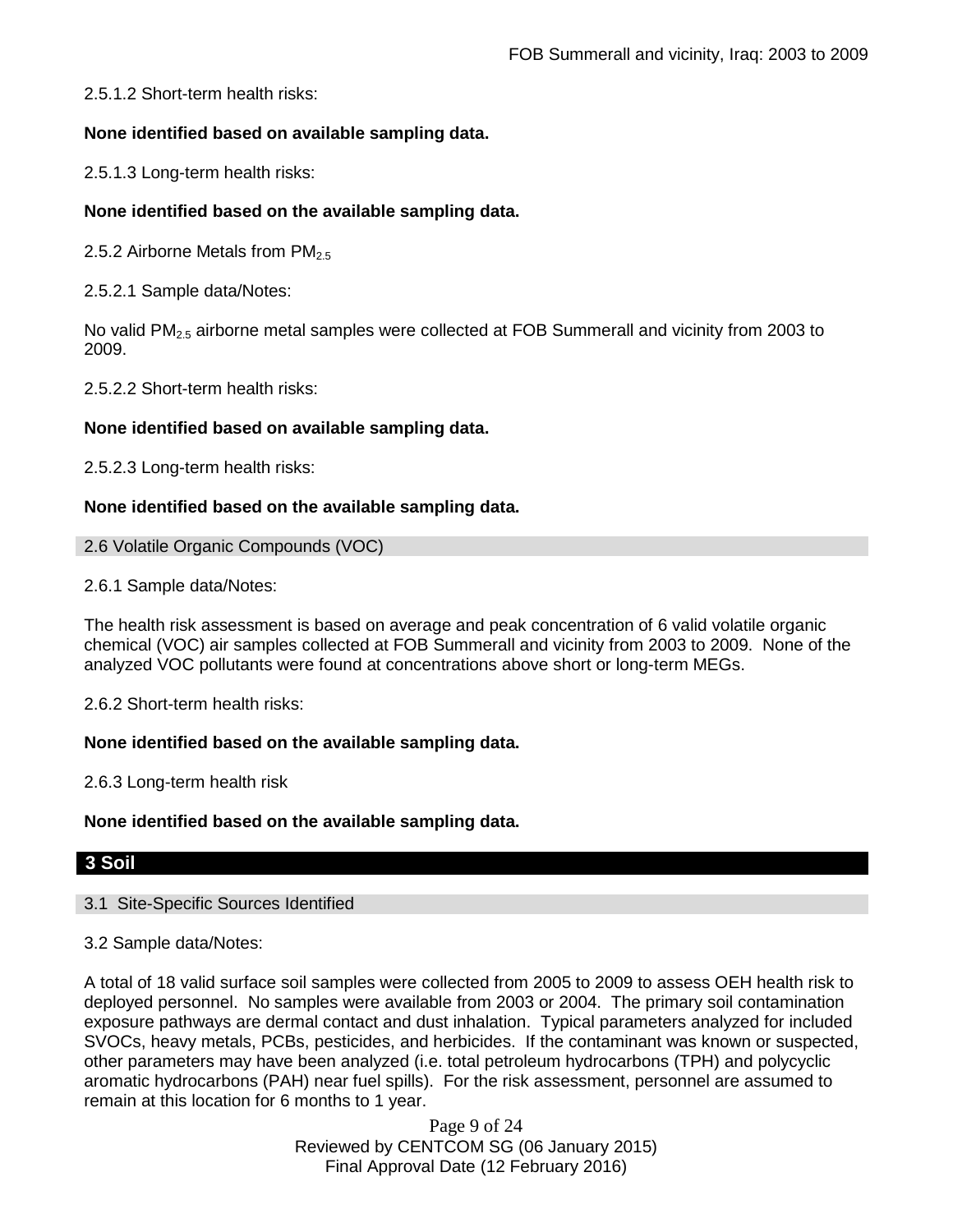### *3.3 Short-term health risk:*

**Not an identified source of health risk**. Currently, sampling data for soil are not evaluated for short term (acute) health risks**.**

### *3.4 Long-term health risk:*

**None identified based on available sample data.** No parameters exceeded 1-year Negligible MEGs for dermal contact. The dust inhalation exposure pathway is addressed in Section 2 above. 3,5- Dichlorobenzoic acid, Actinium-228, Bismuth-214, Cesium-134, Cesium-137, Cobalt-60, Europium-152, Protactinium-234M, Thorium-234, Uranium-235 were detected in one or more samples and do not have a 1 year negligible soil MEG. The presence of a chemical without a MEG adds uncertainty to the risk assessment.

### **4 Water**

In order to assess the health risk to U.S. personnel from exposure to water in theater, the USAPHC identified the most probable exposure pathways. These are based on the administrative information provided on the field data sheets submitted with the samples taken over the time period being evaluated. It is assumed that 100% of all U.S. personnel at FOB Summerall and vicinity were directly exposed to Reverse Osmosis Water Purification Unit (ROWPU) treated and disinfected fresh bulk water, since this classification of water is primarily used for personal hygiene, showering, cooking, and for use at vehicle wash racks. Field data sheets indicate that bottled water is the only approved source of drinking water however in instances where bottled water was unavailable ROWPU treated water was used.

### 4.1 Drinking Water: Bottled or Treated Water

### 4.1.1 Site-Specific Sources Identified

No bottle water samples were taken or available from FOB Summerall and vicinity. The samples included six ROWPU/treated water from several water supplies located on FOB Summerall and vicinity.

### 4.1.2 Sample data/Notes:

To assess the potential for adverse health effects to troops, the following assumptions were made about dose and duration: A conservative (protective) assumption was that personnel routinely ingested 15 L/day of bottled water for up to 365 days (1-year). It was further assumed that control measures were not used. A total of six valid drinking water samples were collected from 2003 to 2009.

### 4.1.3 Short-term health risk:

**Low:** The short-term health risk, based on peak concentrations, from the drinking water was assessed as low. Boron exceeded the 14-day 15L/d Negligible MEGs in three out of six samples. A low shortterm health risk suggests little or no impact on accomplishing the mission. Boron exceeded its respective MEG (0.93 mg/L) in 2004, 2008, and 2009.

The hazard severity was negligible for average boron concentrations in drinking water in 2004, 2008, and 2009. The results indicate that for a negligible hazard severity a few exposed personnel (if any) are expected to have noticeable health effects during mission. Exposed personnel are expected to be

> Page 10 of 24 Reviewed by CENTCOM SG (06 January 2015) Final Approval Date (12 February 2016)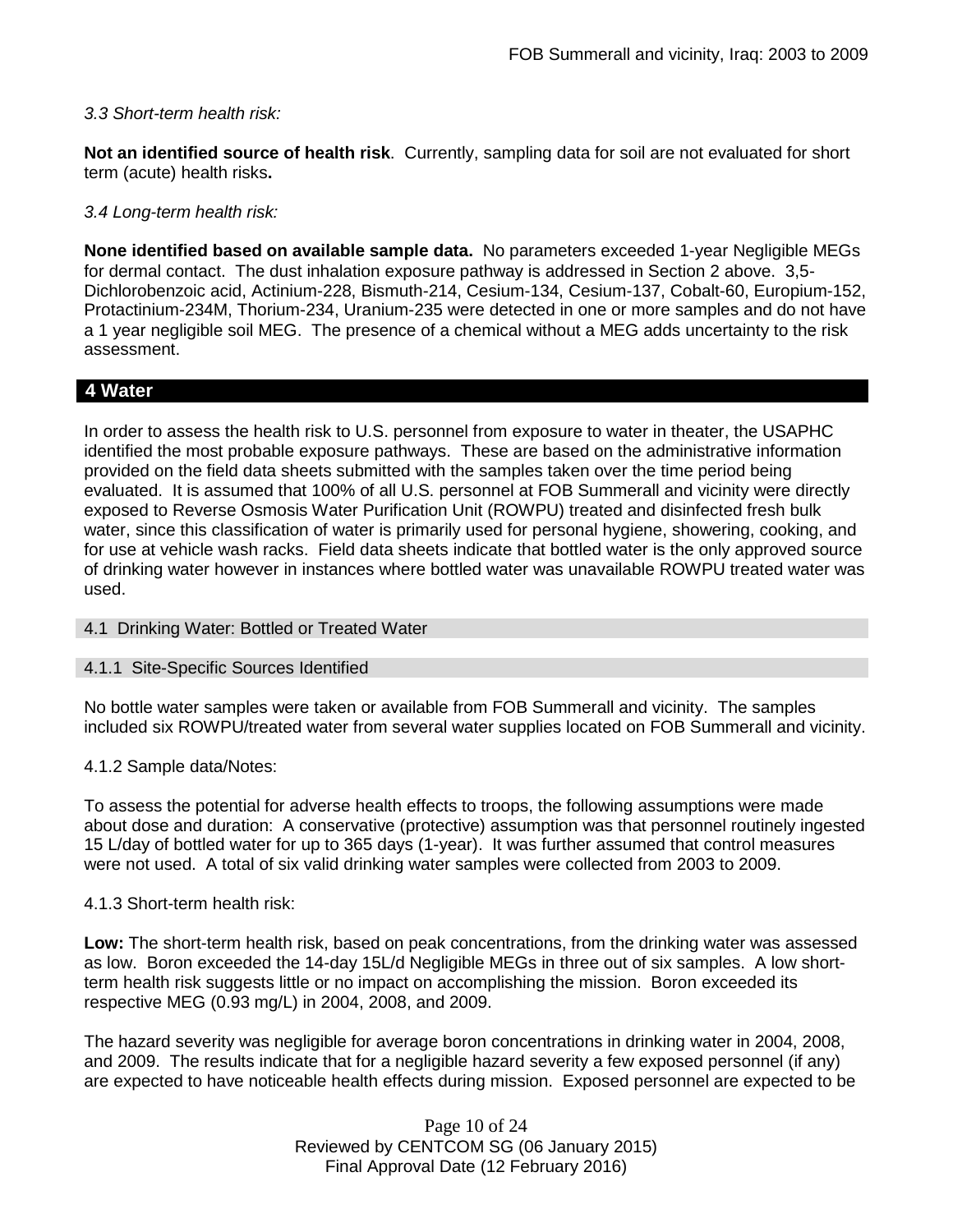able to effectively perform all critical tasks during mission operations. Minimal to no degradation of abilities to conduct complex tasks are expected.

For the highest observed boron concentrations in drinking water the hazard severity was negligible. During peak exposures at the negligible hazard severity a few exposed personnel (if any) are expected to have noticeable health effects during the mission. Exposed personnel are expected to be able to effectively perform all critical tasks during mission operations. Minimal to no degradation of abilities to conduct complex tasks are expected.

4.1.4 Long-term health risk:

**Not Evaluated.** There were insufficient samples taken in order to assess the long term risk in 2004, 2008 or 2009.

### 4.2 Non-Drinking Water: Disinfected

### 4.2.1 Site-Specific Sources Identified

Although the primary route of exposure for most microorganisms is ingestion of contaminated water, dermal exposure to some microorganisms, chemicals, and biologicals may also cause adverse health effects. Complete exposure pathways would include drinking, brushing teeth, personal hygiene, cooking, providing medical and dental care using a contaminated water supply or during dermal contact at vehicle or aircraft wash racks.

### 4.2.2 Sample data/Notes:

To assess the potential for adverse health effects to troops the following assumptions were made about dose and duration: All U.S. personnel at this location were expected to remain at this site for approximately 1 year. A conservative (protective) assumption is that personnel routinely consumed less than 5L/day of non-drinking water for up to 365 days (1-year). It is further assumed that control measures and/or personal protective equipment were not used. A total of seven disinfected bulk water (Non-Drinking) samples from 2005 to 2007 and in 2009 were evaluated for this health risk assessment, no samples were taken before 2005 or in 2008. No health risks from ROWPU-treated (non-drinking) exposures were identified based on limited sample data.

4.2.3 Short-term health risks:

### **None identified based on available sample data.**

4.2.4 Long-term health risks:

### **None identified based on available sample data.**

### **5 Military Unique**

### 5.1 Chemical Biological, Radiological Nuclear (CBRN) Weapons

No specific hazard sources were documented in the Defense Occupational and Environmental Health Readiness System (DOEHRS), or the Military Environmental Surveillance Library (MESL) from 25 May 2003 through 30 May 2009 timeframe.

5.2 Depleted Uranium (DU)

Page 11 of 24 Reviewed by CENTCOM SG (06 January 2015) Final Approval Date (12 February 2016)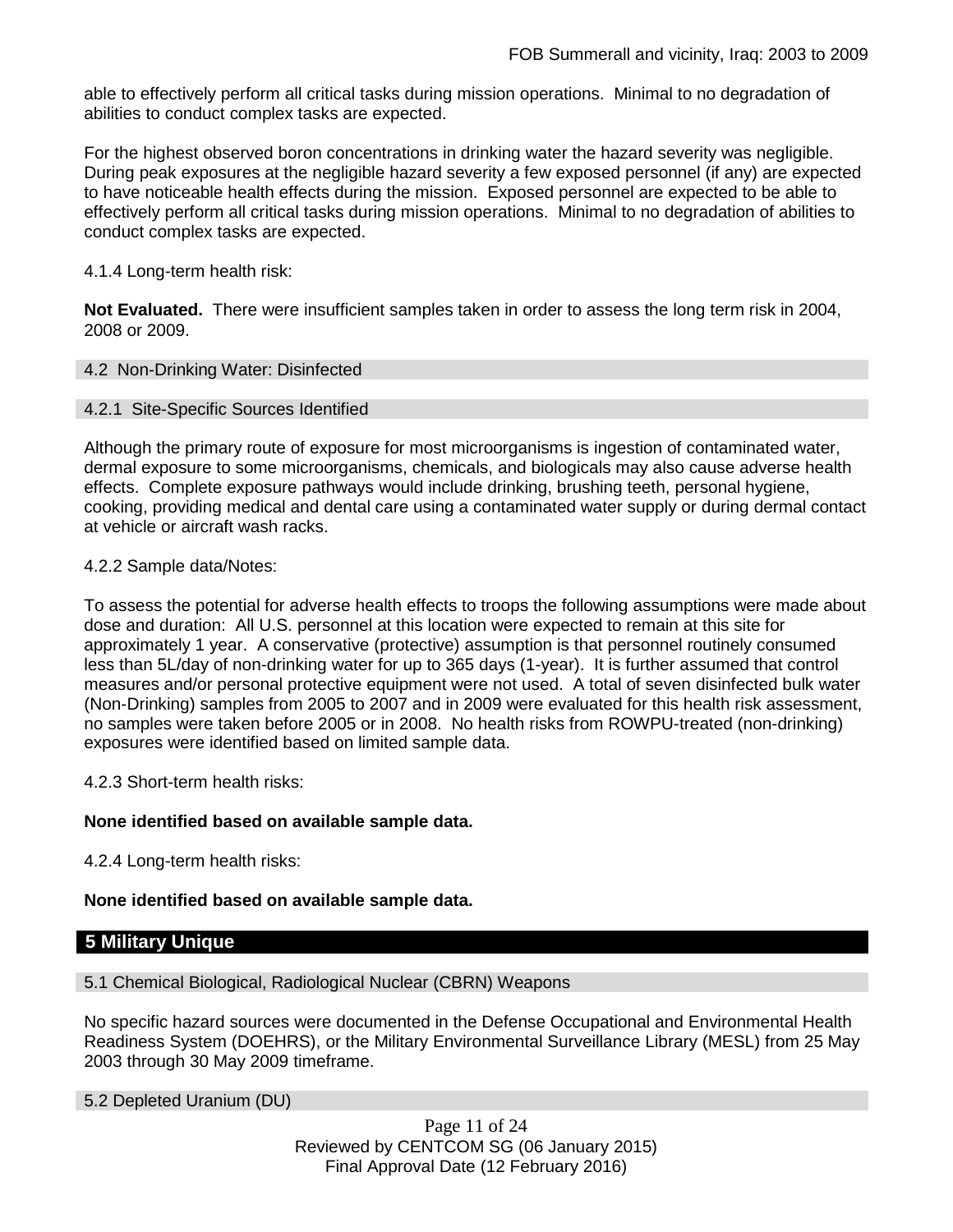No specific hazard sources were documented in the DOEHRS, or MESL from 25 May 2003 through 30 May 2009 timeframe.

#### 5.3 Ionizing Radiation

No specific hazard sources were documented in the DOEHRS, or MESL from 25 May 2003 through 30 May 2009 timeframe.

#### 5.4 Non-Ionizing Radiation

No specific hazard sources were documented in the DOEHRS, or MESL from 25 May 2003 through 30 May 2009 timeframe.

### **6 Endemic Disease**

This document lists the endemic diseases reported in the region, its specific health risks and severity and general health information about the diseases. USCENTCOM MOD 11 (Reference 11) lists deployment requirements, to include immunizations and chemoprophylaxis, in effect during the timeframe of this POEMS.

#### 6.1 Foodborne and Waterborne Diseases

Food borne and waterborne diseases in the area are transmitted through the consumption of local food and water. Local unapproved food and water sources (including ice) are heavily contaminated with pathogenic bacteria, parasites, and viruses to which most U.S. Service Members have little or no natural immunity. Effective host nation disease surveillance does not exist within the country. Only a small fraction of diseases are identified or reported in host nation personnel. Diarrheal diseases are expected to temporarily incapacitate a very high percentage of U.S. personnel within days if local food, water, or ice is consumed. Hepatitis A and typhoid fever infections typically cause prolonged illness in a smaller percentage of unvaccinated personnel. Vaccinations are required for DOD personnel and contractors. In addition, although not specifically assessed in this document, significant outbreaks of viral gastroenteritis (e.g., norovirus) and food poisoning (e.g., *Bacillus cereus*, *Clostridium perfringens*, *Staphylococcus*) may occur. Key disease risks are summarized below:

Mitigation strategies were in place and included consuming food and water from approved sources, vaccinations (when available), frequent hand washing and general sanitation practices.

6.1.1 Diarrheal diseases (bacteriological)

**High, mitigated to Low**: Diarrheal diseases are expected to temporarily incapacitate a very high percentage of personnel (potentially over 50% per month) within days if local food, water, or ice is consumed. Mitigation strategies in place include consumption of approved food, water, and ice; hand washing; and applied food/water safety mechanisms. Field conditions (including lack of hand washing and primitive sanitation) may facilitate person-to-person spread and epidemics. Typically mild disease treated in outpatient setting; recovery and return to duty in less than 72 hours with appropriate therapy. A small proportion of infections may require greater than 72 hours limited duty, or hospitalization.

6.1.2 Hepatitis A, typhoid/paratyphoid fever, and diarrhea-protozoal

**High, mitigated to Low**: Unmitigated health risk to U.S. personnel is high year round for hepatitis A and typhoid/paratyphoid fever, and Moderate for diarrhea-protozoal. Mitigation strategies in place

> Page 12 of 24 Reviewed by CENTCOM SG (06 January 2015) Final Approval Date (12 February 2016)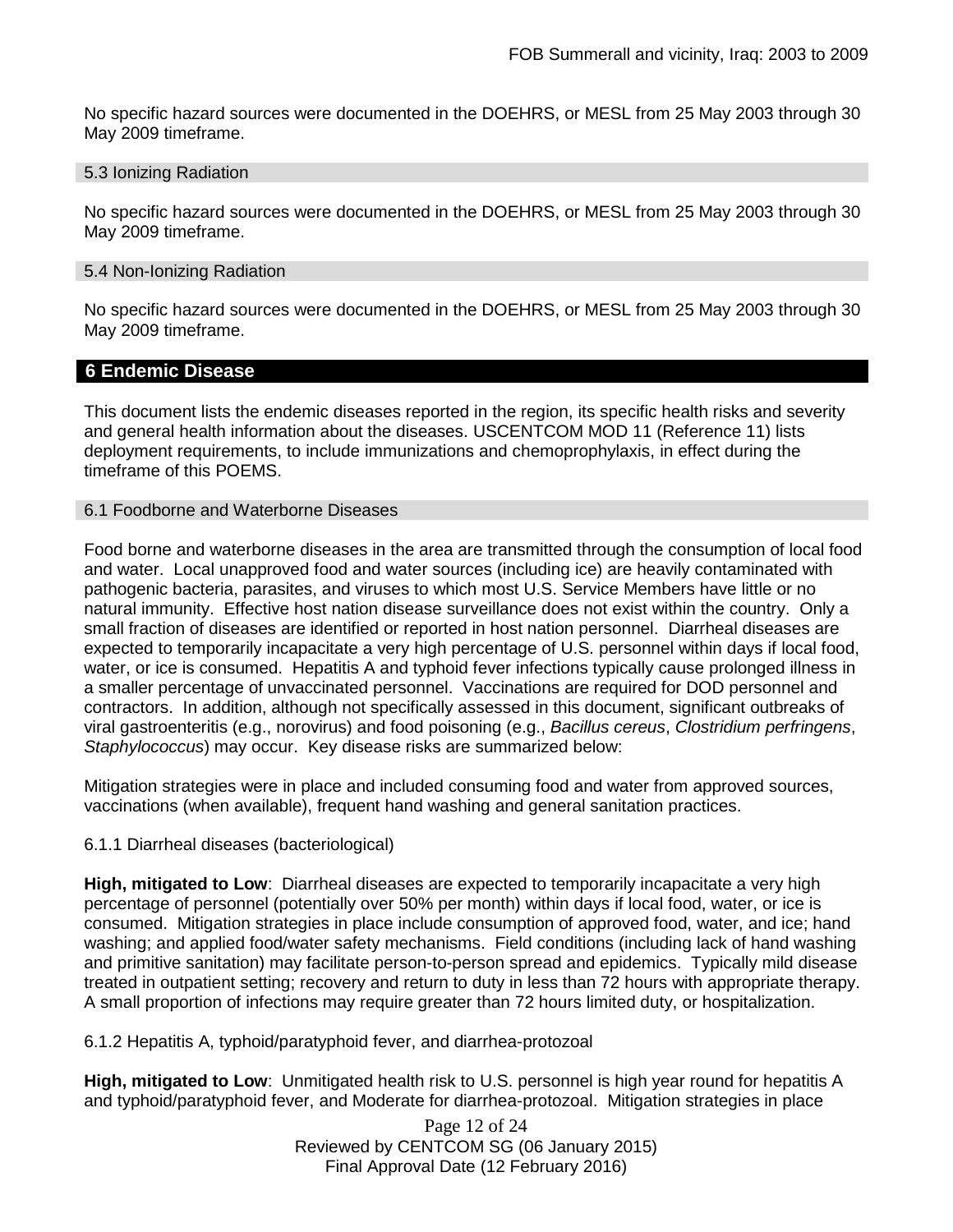include immunization, consumption of approved food, water, and ice; hand washing; and applied food/water safety mechanisms. U.S. Personnel did not drink untreated water, and vaccination for Hepatitis A is required for deployment into the CENTCOM Area or Responsibility (AOR). Hepatitis A, typhoid/paratyphoid fever, and diarrhea-protozoal disease may cause prolonged illness in a small percentage of personnel (less than 1% per month). Although much rarer, other potential diseases in this area that are also considered a Moderate risk include: hepatitis E, diarrhea-cholera, and brucellosis.

### *6.1.3 Short-term Health Risks:*

**Variable, unmitigated; Low, mitigated**: The overall unmitigated short-term risk associated with food borne and waterborne diseases are considered High (bacterial diarrhea, hepatitis A, typhoid/paratyphoid fever) to Moderate (diarrhea-cholera, diarrhea-protozoal, brucellosis) to Low (hepatitis E) if local food or water is consumed. Preventive Medicine measures reduced the risk to Low. Confidence in the health risk estimate was high.

### *6.1.4 Long-term Health Risks:*

### **None identified based on available data.**

### 6.2 Arthropod Vector-Borne Diseases

During the warmer months, the climate and ecological habitat support populations of arthropod vectors, including mosquitoes, ticks, mites, and sandflies. Significant disease transmission is sustained countrywide, including urban areas. Mitigation strategies were in place and included proper wear of treated uniforms, application of repellent to exposed skin, and use of bed nets and chemoprophylaxis (when applicable). Additional methods included the use of pesticides, reduction of pest/breeding habitats, and engineering controls.

### *6.2.1 Malaria*

**None**: Indigenous transmission of malaria in Iraq was eliminated as of 2008 reducing risk among personnel exposed to mosquito bites to None.

### *6.2.2 Leishmaniasis*

**Moderate, mitigated to Low**: The disease risk is Moderate during the warmer months when sandflies are most prevalent, but reduced to low with mitigation measures. Mitigation strategies in place include Individual Protective Measures (IPM) practices, permethrin treated uniforms, pesticides, reduction of pest/breeding habitats, and engineering controls. Leishmaniasis is transmitted by sand flies. There are two forms of the disease; cutaneous (acute form) and visceral (a more latent form of the disease). The leishmaniasis parasites may survive for years in infected individuals and this infection may go unrecognized by physicians in the U.S. when infections become symptomatic years later. Cutaneous infection is unlikely to be debilitating, though lesions may be disfiguring. Visceral leishmaniasis disease can cause severe febrile illness which typically requires hospitalization with convalescence over 7 days.

### *6.2.3 Crimean-Congo hemorrhagic fever*

**Moderate, mitigated to Low**: Unmitigated risk is moderate, but reduced to low with mitigation measures. Crimean-Congo hemorrhagic fever occurs in rare cases (less than 0.1% per month attack rate in indigenous personnel) and is transmitted by tick bites or occupational contact with blood or secretions from infected animals. The disease typically requires intensive care with fatality rates from

> Page 13 of 24 Reviewed by CENTCOM SG (06 January 2015) Final Approval Date (12 February 2016)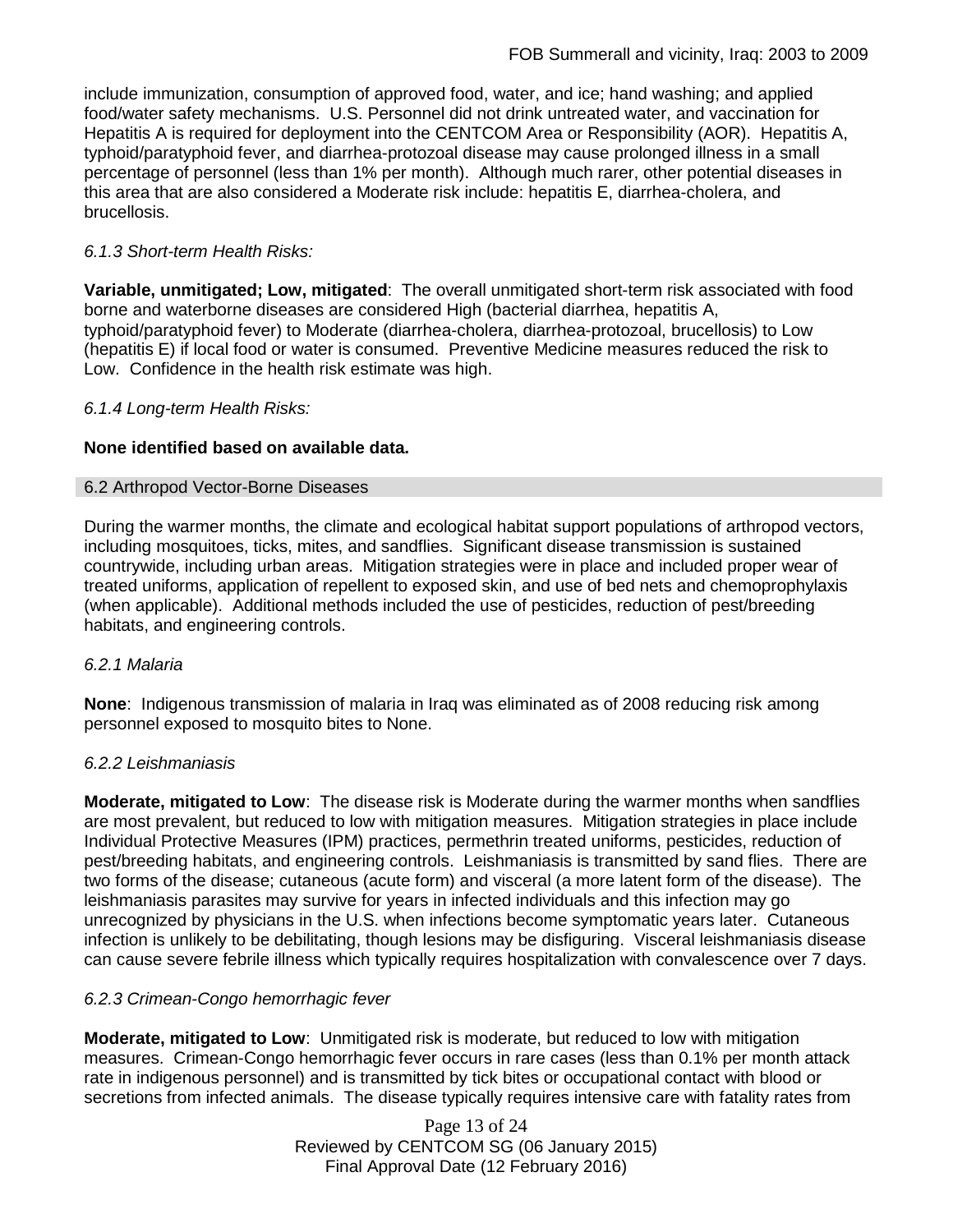5% to 50%.

### *6.2.4 Sandfly fever*

**Moderate, mitigated to Low**: Sandfly fever has a Moderate risk with potential disease rates from 1% to 10% per month under worst case conditions. Mitigation measures reduced the risk to low. The disease is transmitted by sandflies and occurs more commonly in children though adults are still at risk. Sandfly fever disease typically resulted in debilitating febrile illness requiring 1 to 7 days of supportive care followed by return to duty.

### *6.2.5 Sindbis (and Sindbis-like viruses)*

**Low**: Sindbis and sindbis-like viruses are maintained in a bird-mosquito cycle in rural areas and occasionally caused limited outbreaks among humans. The viruses are transmitted by a variety of *Culex* mosquito species found primarily in rural areas. A variety of bird species may serve as reservoir or amplifying hosts. Extremely rare cases (less than 0.01% per month attack rate) could have occurred seasonally (April - November). Debilitating febrile illness often accompanied by rash, typically requires 1 to 7 days of supportive care; significant arthralgias may persist for several weeks or more in some cases. This disease is associated with a low health risk estimate.

### 6.2.6 *Rickettsioses, tickborne (spotted fever group)*

**Low**: Rare cases (less than 0.1% per month) of rickettsioses disease are possible among personnel exposed to tick bites. Rickettsioses are transmitted by multiple species of hard ticks, including *Rhipicephalus* spp., which are associated with dogs. Other species of ticks, including *Ixodes* are also capable of transmitting rickettsial pathogens in this group. In addition to dogs, various rodents and other animals also may serve as reservoirs. Ticks are most prevalent from April through November. Incidents can result in debilitating febrile illness, which may require 1 to 7 days of supportive care followed by return to duty. The health risk of rickettsial disease is Low.

### 6.2.7 *Typhus-murine (fleaborne)*

**Low**: Typhus-murine has a Low risk estimate and is assessed as present, but at unknown levels. Rare cases are possible among personnel exposed to rodents (particularly rats) and flea bites. Incidents may result in debilitating febrile illness typically requiring 1 to 7 days of supportive care followed by return to duty.

### *6.2.8 West Nile fever*

**Low**: West Nile fever is present. The disease is maintained by the bird population and transmitted to humans via mosquito vector. Typically, infections in young, healthy adults were asymptomatic although fever, headache, tiredness, body aches (occasionally with a skin rash on trunk of body), and swollen lymph glands can occurred. This disease is associated with a low risk estimate.

### *6.2.9 Short -term health risks:*

**Low:** The unmitigated risk is moderate for leishmaniasis - cutaneous (acute), Crimean-Congo hemorrhagic fever, and sandfly fever; Low for, sindbis, rickettsioses-tickborne*,* typhus-fleaborne, and West Nile fever. No hazard from malaria (2008 - 2011). Risk is reduced to Low by proper wear of the uniform and application of repellent to exposed skin. Confidence in the risk estimate is high.

### *6.2.10 Long -term health risks:*

Page 14 of 24 Reviewed by CENTCOM SG (06 January 2015) Final Approval Date (12 February 2016)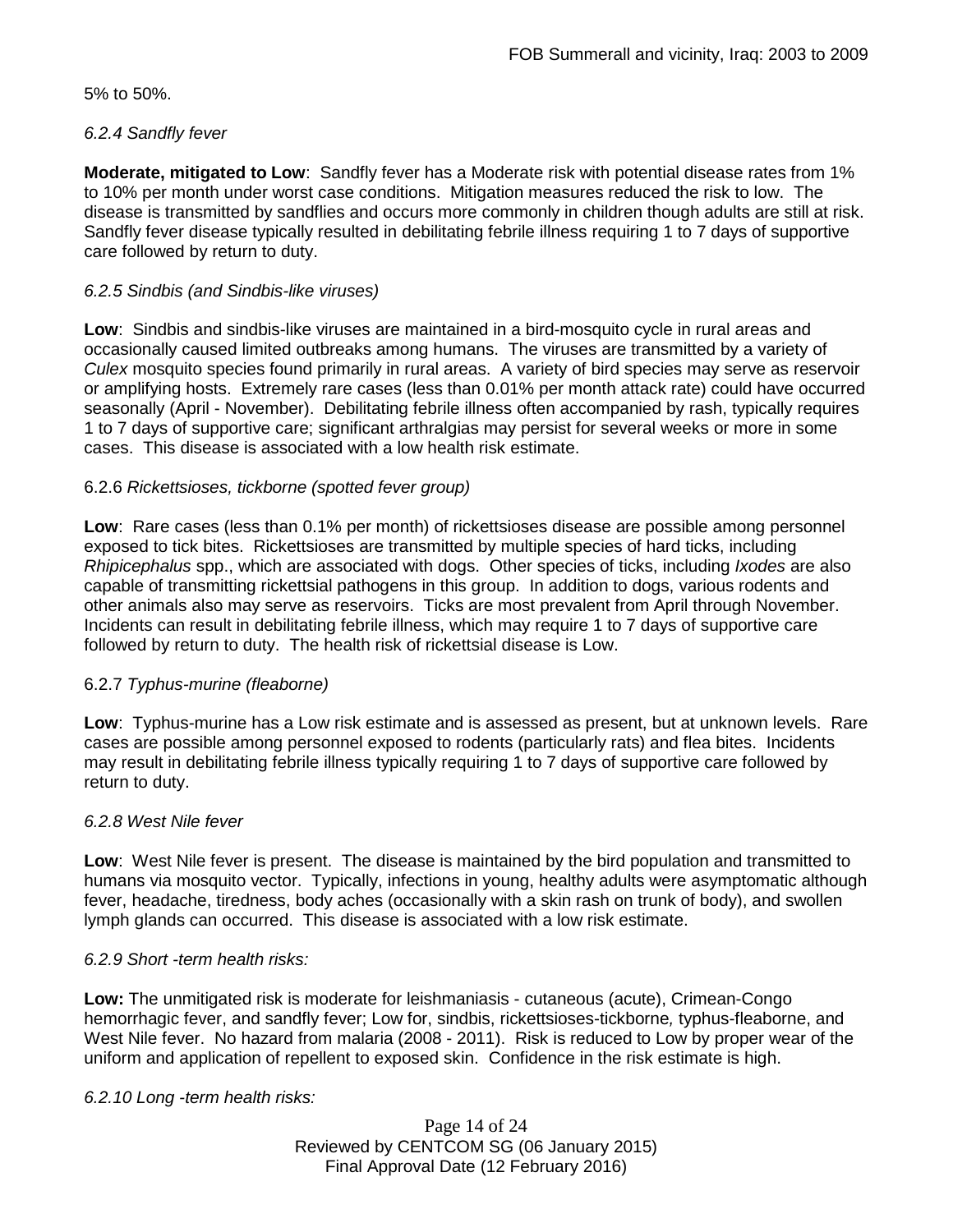**Low:** The unmitigated risk is moderate for leishmaniasis-visceral (chronic). Risk is reduced to Low by proper wear of the uniform and application of repellent to exposed skin. Confidence in the risk estimate is high.

#### 6.3 Water Contact Diseases

Tactical operations or recreational activities that involve extensive contact with surface water such as lakes, streams, rivers, or flooded fields may result in significant exposure to leptospirosis and schistosomiasis. Arid portions of Iraq without permanent or persistent bodies of surface water do not support transmission of leptospirosis or schistosomiasis. Risk was restricted primarily to areas along rivers and lakes. These diseases can debilitate personnel for up to a week or more. Leptospirosis risk typically increases during flooding. In addition, although not specifically assessed in this document, bodies of surface water are likely to be contaminated with human and animal waste. Activities such as wading or swimming may result in exposure to enteric diseases including diarrhea and hepatitis via incidental ingestion of water. Prolonged water contact also may lead to the development of a variety of potentially debilitating skin conditions including bacterial or fungal dermatitis. Mitigation strategies were in place and included avoiding water contact and recreational water activities, proper wear of uniform (especially footwear), and protective coverings for cuts/abraded skin.

### *6.3.1 Leptospirosis*

**Moderate, mitigated to Low**: Human infections occur seasonally (typically April through November) through exposure to water or soil contaminated by infected animals and is associated with wading, and swimming in contaminated, untreated open water. The occurrence of flooding after heavy rainfall facilitates the spread of the organism because as water saturates the environment leptospirosis present in the soil passes directly into surface waters. Leptospirosis can enter the body through cut or abraded skin, mucous membranes, and conjunctivae. Infection may also occur from ingestion of contaminated water. The acute, generalized illness associated with infection may mimic other tropical diseases (for example, dengue fever, malaria, and typhus), and common symptoms include fever, chills, myalgia, nausea, diarrhea, cough, and conjunctival suffusion. Manifestations of severe disease can include jaundice, renal failure, hemorrhage, pneumonitis, and hemodynamic collapse. Recreational activities involving extensive water contact may result in personnel being temporarily debilitated with leptospirosis. Mitigation strategies in place include avoiding water contact and recreational water activities; proper wear of uniform, especially footwear, and protective coverings for cuts/abraded skin. This disease is associated with a Moderate health risk estimate.

### *6.3.2 Schistosomiasis*

**Moderate, mitigated to Low**: Humans are the principal reservoir for schistosomes; humans shed schistosome eggs in urine or feces. Animals such as cattle and water buffalo may also be significant reservoirs. Rare cases (less than 0.1% per month attack rate) may occur seasonally (typically April through November) among personnel wading or swimming in lakes, streams, or irrigated fields which were frequently contaminated with human and animal waste containing schistosome eggs. In groups with prolonged exposure to heavily contaminated foci, attack rates may exceed 10%. Exceptionally heavy concentrations of schistosomes may occur in discrete foci, which were difficult to distinguish from less contaminated areas. In non-immune personnel exposed to such foci, rates of acute schistosomiasis may be over 50%. Mild infections are generally asymptomatic. In very heavy acute infections, a febrile illness (acute schistosomiasis) may occur, especially with *Schistosoma japonicum*  and *S. mansoni*, requiring hospitalization and convalescence over 7 days. This disease is associated with a Moderate health risk estimate.

> Page 15 of 24 Reviewed by CENTCOM SG (06 January 2015) Final Approval Date (12 February 2016)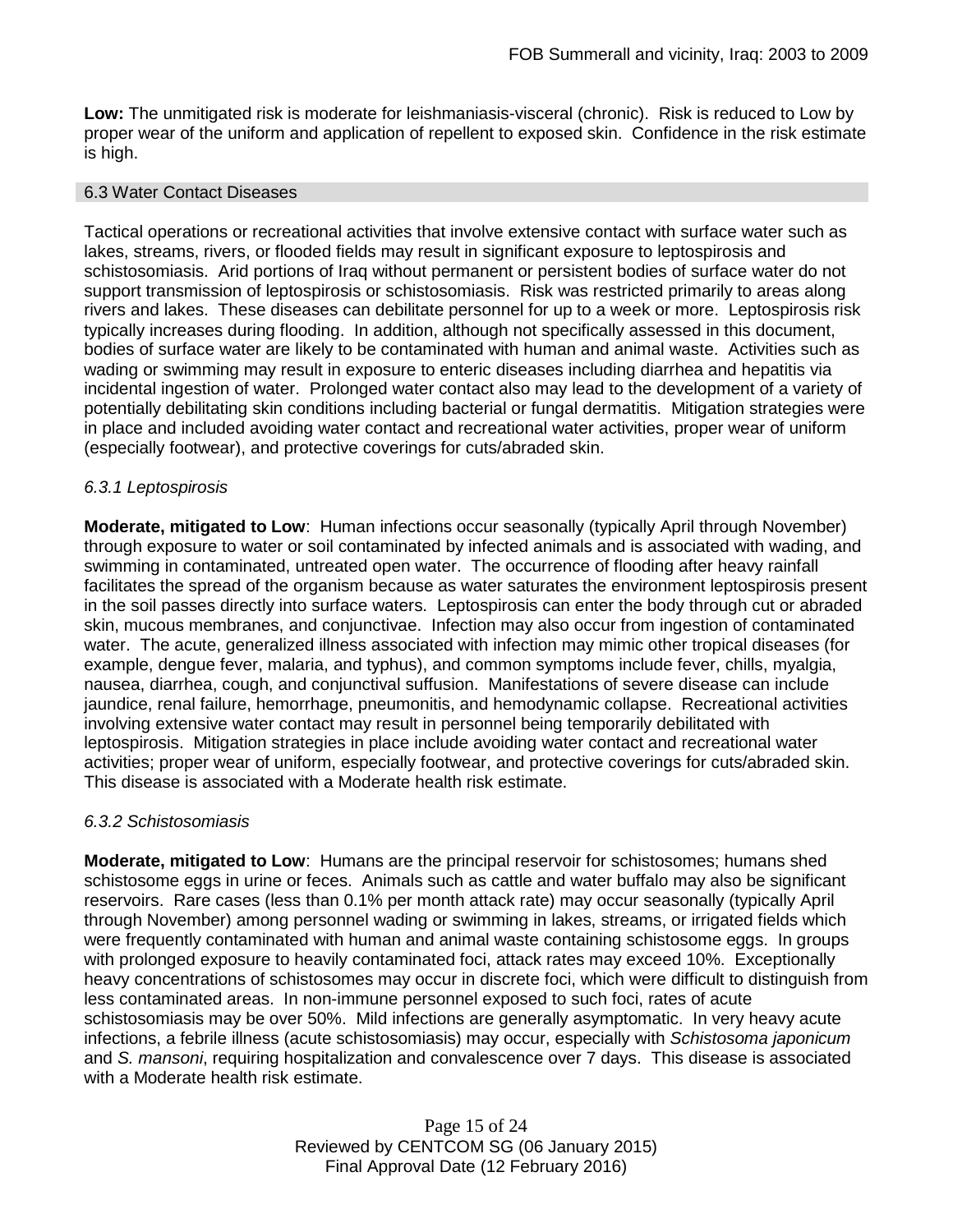### *6.3.3 Short -term health risks:*

**Low:** Unmitigated Health risk of schistosomiasis and leptospirosis is Moderate during warmer months. . Mitigation measures reduce the risk to Low. Confidence in the health risk estimate is high.

### *6.3.4 Long -term health risks:*

### **None identified based on available data.**

#### 6.4 Respiratory Diseases

Although not specifically assessed in this document, deployed U.S. forces may be exposed to a wide variety of common respiratory infections in the local population. These include influenza, pertussis, viral upper respiratory infections, viral and bacterial pneumonia, and others. The U.S. military populations living in close-quarter conditions are at risk for substantial person-to-person spread of respiratory pathogens. Influenza is of particular concern because of its ability to debilitate large numbers of unvaccinated personnel for several days. Mitigation strategies were in place and included routine medical screenings, vaccination, enforcing minimum space allocation in housing units, implementing head-to-toe sleeping in crowded housing units, implementation of proper Personal Protective Equipment (PPE) when necessary for healthcare providers and detention facility personnel.

### *6.4.1 Tuberculosis (TB)*

**Moderate, mitigated to Low:** Potential health risk to U.S. personnel is Moderate, mitigated to Low, year round. Transmission typically requires close and prolonged contact with an active case of pulmonary or laryngeal TB, although it also can occur with more incidental contact. The Army Surgeon General has defined increased risk in deployed Soldiers as indoor exposure to locals or third country nationals of greater than one hour per week in a highly endemic active TB region. Mitigation strategies include routine medical screenings; enforcing minimum space allocation in housing units; implementing head-to-toe sleeping in crowded housing units; and implementation of proper personal protective equipment (PPE), when necessary (treating active case, detainee operations). Additional mitigation included active case isolation in negative pressure rooms, where available.

### *6.4.2 Meningococcal meningitis*

**Low:** Meningococcal meningitis poses a Low risk and is transmitted from person to person through droplets of respiratory or throat secretions. Close and prolonged contact facilitates the spread of this disease. Meningococcal meningitis is potentially a very severe disease typically requiring intensive care; fatalities may occur in 5-15% of cases.

### *6.4.3 Short-term health risks:*

**Low:** Moderate (TB) to Low (for meningococcal meningitis). Overall risk was reduced to Low with mitigation measures. Confidence in the health risk estimate is high.

### *6.4.4 Long-term health risks:*

**None identified based on available data.** Tuberculosis is evaluated as part of the Post Deployment Health Assessment (PDHA). A TB skin test is required post-deployment if potentially exposed and is based upon individual service policies.

#### 6.5 Animal-Contact Diseases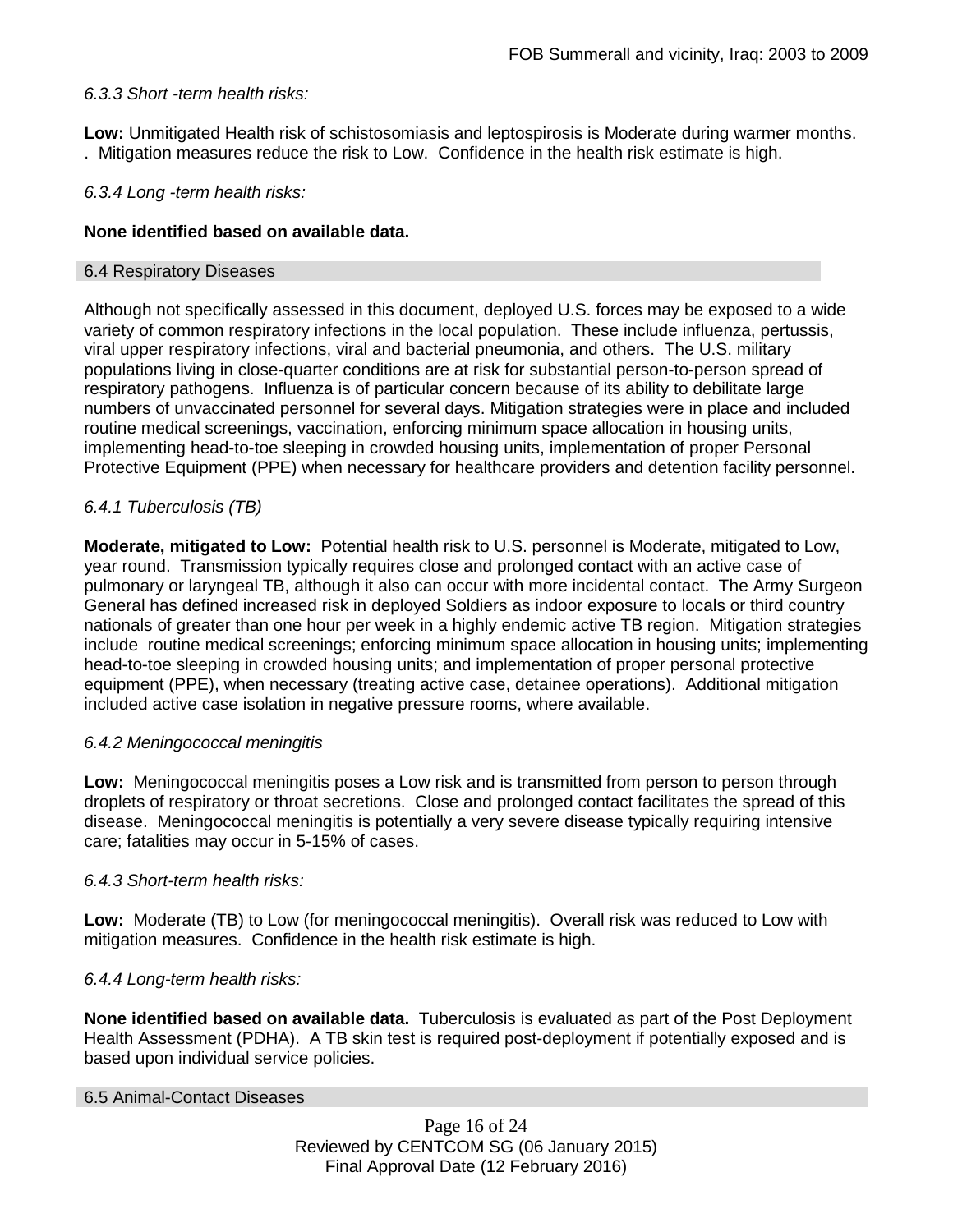### *6.5.1 Rabies*

**Moderate, mitigated to Low:** Rabies posed a year-round moderate risk. Occurrence in local animals was well above U.S. levels due to the lack of organized control programs. Dogs were the primary reservoir of rabies in Iraq, and a frequent source of human exposure. In June 2008, the New Jersey Health department in The United States reported a confirmed case of rabies in a mixed-breed dog recently imported from Iraq. Rabies is transmitted by exposure to the virus-laden saliva of an infected animal, typically through bites, but could occur from scratches contaminated with the saliva. No cases of rabies acquired in Iraq have been identified in US Service Members to date. The vast majority (>99%) of persons who develop rabies disease will do so within a year after a risk exposure, there have been rare reports of individuals presenting with rabies disease up to six years or more after their last known risk exposure. Mitigation strategies included command emphasis of CENTCOM GO 1B, reduction of animal habitats, active pest management programs, and timely treatment of feral animal scratches/bites.

### *6.5.2 Anthrax*

**Low:** Anthrax cases are rare in indigenous personnel, and pose a Low risk to U.S. personnel. Anthrax is a naturally occurring infection; cutaneous anthrax is transmitted by direct contact with infected animals or carcasses, including hides. Eating undercooked infected meat may result in contracting gastrointestinal anthrax. Pulmonary anthrax is contracted through inhalation of spores and is extremely rare. Mitigation measures included consuming approved food sources, proper food preparation and cooking temperatures, avoidance of animals and farms, dust abatement when working in these areas, vaccinations, and proper PPE for personnel working with animals.

### *6.5.3 Q-Fever*

**Moderate, mitigated to Low:** Potential health risk to U.S. personnel is Moderate, but mitigated to Low, year round. Rare cases are possible among personnel exposed to aerosols from infected animals, with clusters of cases possible in some situations. Significant outbreaks (affecting 1-50%) can occur in personnel with heavy exposure to barnyards or other areas where animals are kept. Unpasteurized milk may also transmit infection. The primary route of exposure is respiratory, with an infectious dose as low as a single organism. Incidence could result in debilitating febrile illness, sometimes presenting as pneumonia, typically requiring 1 to 7 days of inpatient care followed by return to duty. Mitigation strategies in place as listed in paragraph 6.5.2 except for vaccinations.

### *6.5.4 H5N1 avian influenza*

**Low:** Potential health risk to U.S. personnel is Low. Although H5N1 avian influenza (AI) is easily transmitted among birds, bird-to-human transmission is extremely inefficient. Human-to-human transmission appears to be exceedingly rare, even with relatively close contact. Extremely rare cases (less than 0.01% per month attack rate) could occur. Incidence could result in very severe illness with fatality rate higher than 50 percent in symptomatic cases. Mitigation strategies included avoidance of birds/poultry and proper cooking temperatures for poultry products.

*6.5.5* Short-term health risks:

**Low:** The short-term unmitigated risk is Moderate for rabies, and Q-fever, to Low for anthrax, and H5N1 avian influenza. Mitigation measures reduced the overall risk to Low.Confidence in risk estimate is high.

> Page 17 of 24 Reviewed by CENTCOM SG (06 January 2015) Final Approval Date (12 February 2016)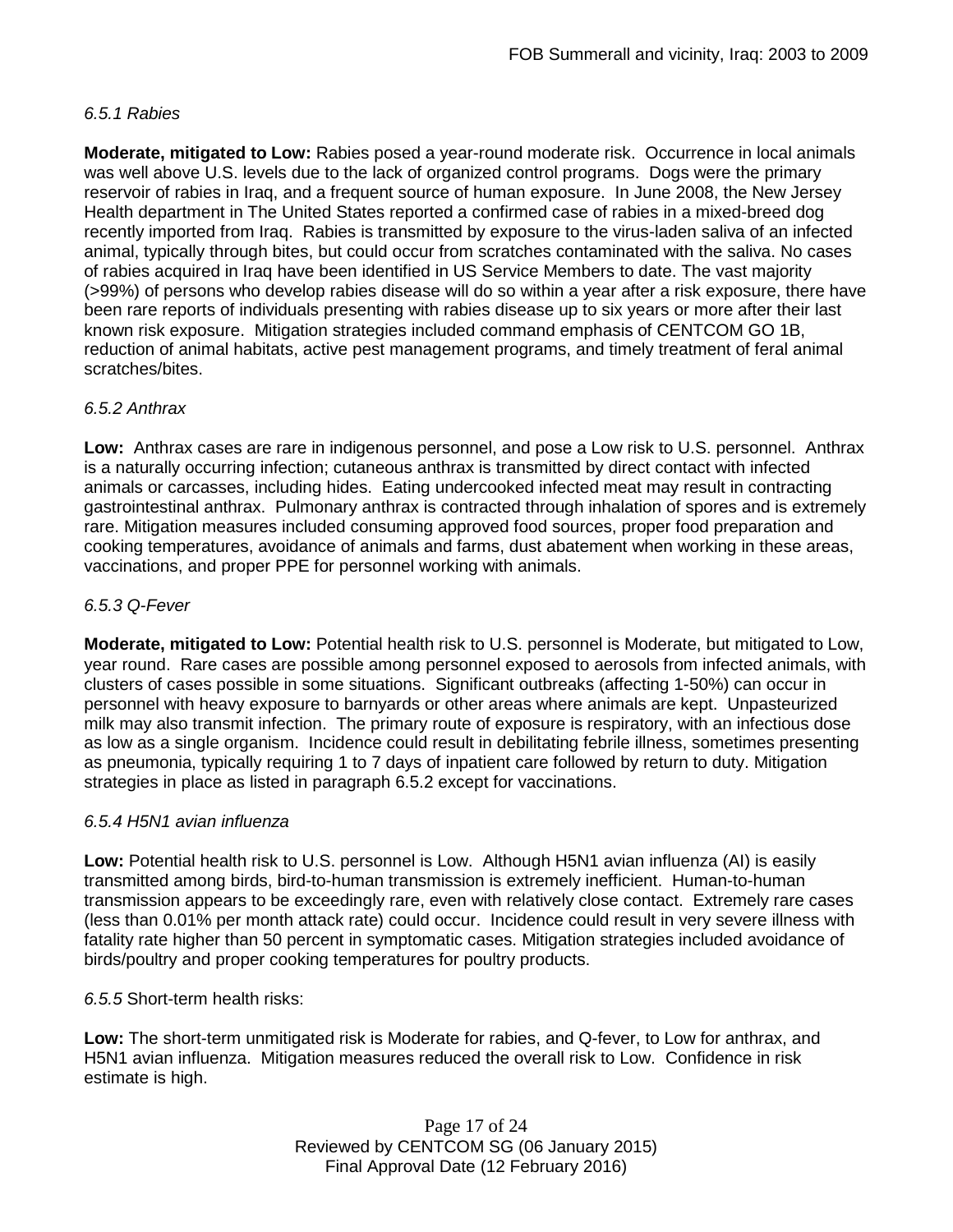### 6.5.6 Long-term health risks:

**Low:** A Low long term risk exists for rabies because, in rare cases, the incubation period for rabies can be several years.

#### **7 Venomous Animal/Insect**

All information was taken directly from the Clinical Toxinology Resources web site from the University of Adelaide, Australia (Reference 2). The species listed below have home ranges that overlap the location of FOB Summerall and vicinity, and may present a health risk if they are encountered by personnel. See Section 9 for more information about pesticides and pest control measures.

### 7.1 Spiders

• *Latrodectus pallidus*: Clinical effects uncertain, but related to medically important species, therefore major envenoming cannot be excluded.

#### 7.2 Scorpions

• *Androctonus crassicauda (black scorpion): Severe envenoming possible and potentially lethal, however most stings cause only severe local pain.* 

• *Buthacus leptochelys*, *Buthacus macrocentrus*, *Compsobuthus matthiesseni*, *Compsobuthus werneri Odontobuthus doriae*, and *Orthochirus scrobiculosus*: Clinical effects unknown; there are a number of dangerous Buthid scorpions, but there are also some known to cause minimal effects only. Without clinical data it is unclear where this species fits within that spectrum.

- *Scorpio maurus*: Mild envenoming only, not likely to prove lethal.
- *Hemiscorpius lepturus*: Severe envenoming possible, potentially lethal.

• *Hottentotta saulcyi*, *Hottentotta scaber*, and *Hottentotta schach*: Moderate envenoming possible but unlikely to prove lethal.

### 7.3 Snakes

• *Cerastes gasperettii*: Potentially lethal envenoming, though unlikely.

• *Hemorrhois ravergieri*, *Malpolon monspessulanus*, *Psammophis schokari*, *Pseudocyclophis persicus, Telescopus fallax*, and *Telescopus tessellatus*: Clinical effects unknown, but unlikely to cause significant envenoming.

• *Macrovipera lebetina* subspecies e*uphratica* and subspecies *obtusa, and Vipera albicornuta*: Severe envenoming possible, potentially lethal.

• *Platyceps rhodorachis* and *Psammophis lineolatus*: Mild envenoming only, not likely to prove lethal.

• *Walterinnesia aegyptia*: Clinical effects unknown, but potentially lethal envenoming, though unlikely, cannot be excluded.

> Page 18 of 24 Reviewed by CENTCOM SG (06 January 2015) Final Approval Date (12 February 2016)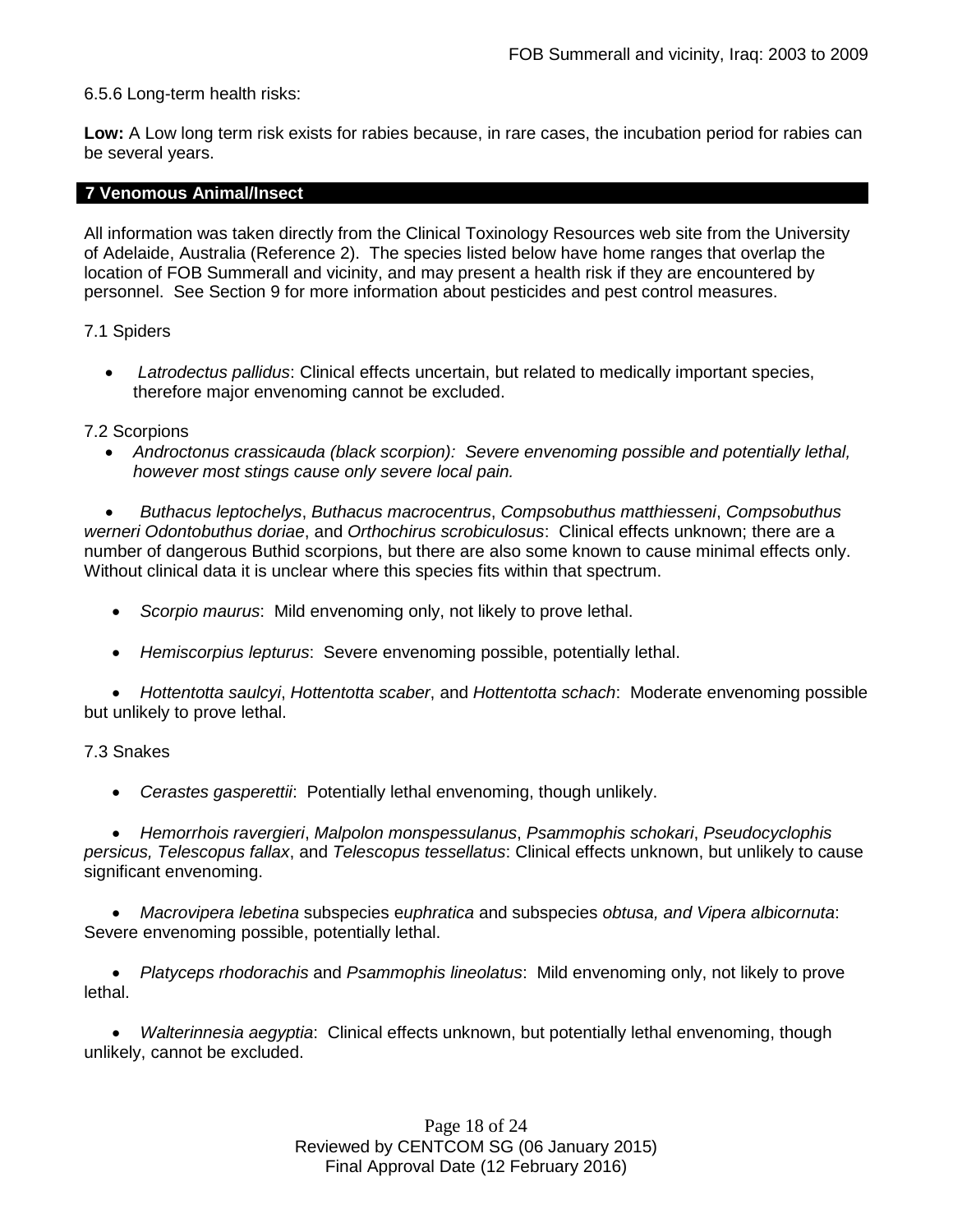*7.4* Short-term health risk:

**Low:** If encountered, effects of venom vary with species from mild localized swelling (e.g. *S. maurus*) to potentially lethal effects (e.g. *V. albicornuta*). See effects of venom above. Mitigation strategies included avoiding contact, proper wear of uniform (especially footwear), and timely medical treatment. Confidence in the health risk estimate is low (Reference 9, Table 3-6).

7.5 Long-term health risk:

### **None identified.**

### **8 Heat/Cold Stress**

### 8.1 Heat

Summer (June - September) monthly mean temperatures range from 102 °F to 110 °F with an average temperature of 105 °F based on historical climatological data from the National Oceanic and Atmospheric Administration (NOAA). The health risk of heat stress/injury based on temperatures alone is Low (< 78 °F) from November – March, high (82-87.9°F) in April, and extremely high (≥ 88°F) from May – October. However, work intensity and clothing/equipment worn pose greater health risk of heat stress/injury than environmental factors alone (Reference 6). Managing risk of hot weather operations included monitoring work/rest periods, proper hydration, and taking individual risk factors (e.g. acclimation, weight, and physical conditioning) into consideration. Risk of heat stress/injury was reduced with preventive measures

### 8.1.1 Short-term health risk:

**Low to Extremely High, mitigated to Low:** Risk of heat injury in unacclimatized or susceptible populations (older, previous history of heat injury, poor physical condition, underlying medical/health conditions), and those under operational constraints (equipment, PPE, vehicles) is Extremely High from May – October, High in April, and Low from November – March. The risk of heat injury was reduced to low through preventive measures such as work/rest cycles, proper hydration and nutrition, and monitoring WBGT. Confidence in the health risk estimate is low (Reference 9, Table 3-6).

### 8.1.2 Long-term health risk:

**Low:** The long-term risk is Low. However, the risk may be greater for certain susceptible persons– those older (i.e., greater than 45 years), in lesser physical shape, or with underlying medical/health conditions. Long-term health implications from heat injuries are rare but may occur, especially from more serious injuries such as heat stroke. It is possible that high heat in conjunction with various chemical exposures may increase long-term health risks, though specific scientific evidence is not conclusive. Confidence in these risk estimates is medium (Reference 9, Table 3-6).

### 8.2 Cold

### 8.2.1 Short-term health risks:

Winter (December - March) temperatures range from 41 °F to 56 °F with an average temperature of 43 °F based on historical climatological data from the NOAA. Because even on warm days a significant drop in temperature after sunset by as much as 40 °F can occur, there is a risk of cold stress/injury from November – March. The risk assessment for Non-Freezing Cold Injuries (NFCI), such as chilblain, trench foot, and hypothermia, is Low based on historical temperature and precipitation data.

> Page 19 of 24 Reviewed by CENTCOM SG (06 January 2015) Final Approval Date (12 February 2016)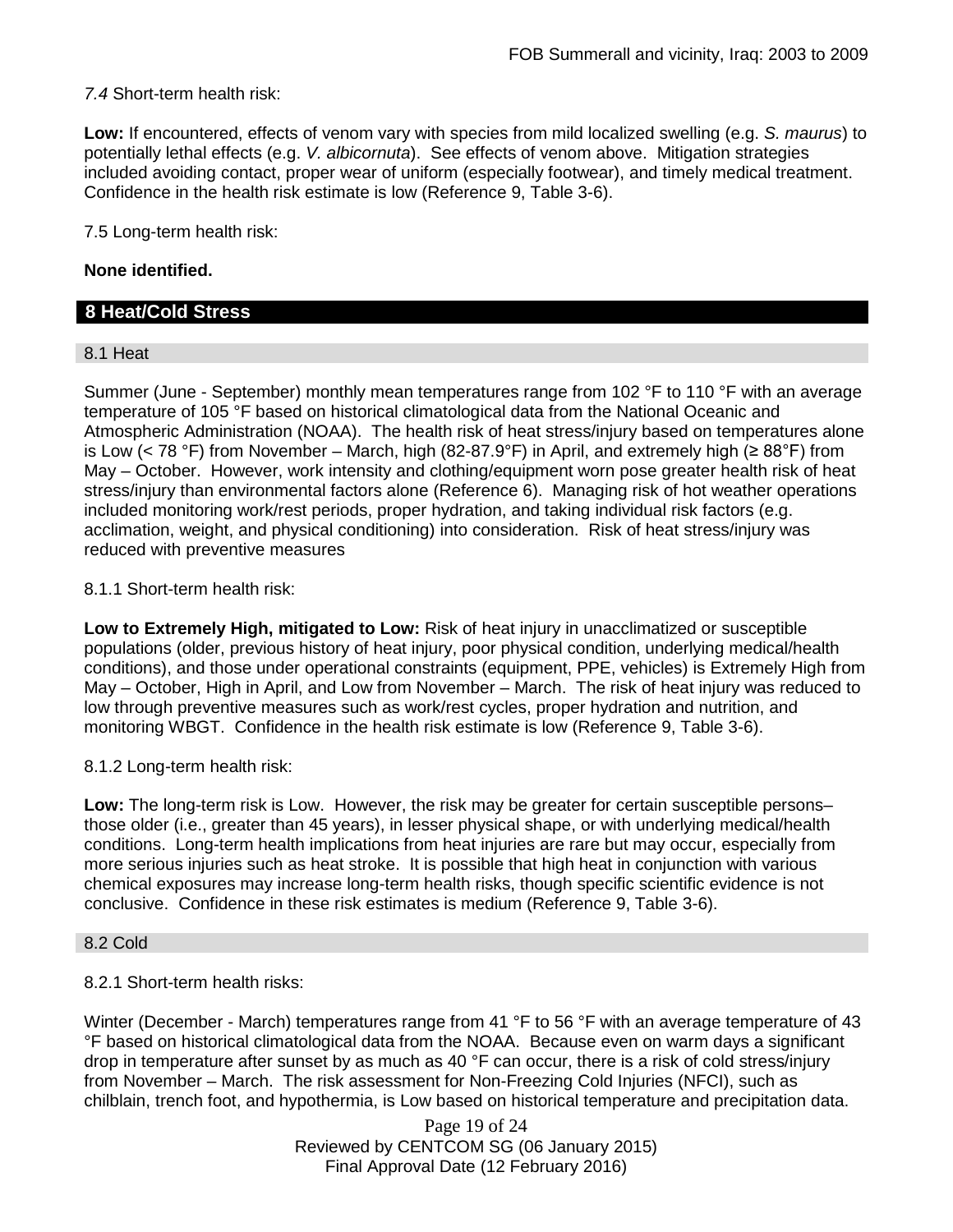Frostbite is unlikely to occur because temperatures rarely drop below freezing. However, personnel may encounter significantly lower temperatures during field operations at higher altitudes. As with heat stress/injuries, cold stress/injuries are largely dependent on operational and individual factors instead of environmental factors alone.

**Low:** The health risk of cold injury is Low. Confidence in the health risk estimate is medium.

8.1.2 Long-term health risk:

**Low:** The health risk of cold injury is Low. Confidence in the health risk estimate is high

### **9 Noise**

### 9.1 Continuous

No specific hazard sources were documented in the DOEHRS or MESL from 25 May 2003 through 30 May 2009 timeframe. A base camp assessment (BCA) from March 2004 notes only that hearing protection is being used but gives no further information. Common noise sources on base camps include; aircraft landing, vehicle traffic, generators, and other mechanical noises.

9.1.1 Short and long-term health risks:

### **Not evaluated**

### 9.2 Impulse

No specific hazard sources were documented in the DOEHRS or MESL from 25 May 2003 through 30 May 2009 timeframe.

9.2.1 Short-term and Long-term health risks:

### **Not evaluated**.

### **10 Unique Incidents/Concerns**

### 10.1 Potential environmental contamination sources

DoD personnel are exposed to various chemical, physical, ergonomic, and biological hazards in the course of performing their mission. These types of hazards depend on the mission of the unit and the operations and tasks which the personnel are required to perform to complete their mission. The health risk associated with these hazards depends on a number of elements including what materials are used, how long the exposure last, what is done to the material, the environment where the task or operation is performed, and what controls are used. The hazards can include exposures to heavy metal particulates (e.g. lead, cadmium, manganese, chromium, and iron oxide), solvents, fuels, oils, and gases (e.g. carbon monoxide, carbon dioxide, oxides of nitrogen, and oxides of sulfur). Most of these exposures occur when performing maintenance task such as painting, grinding, welding, engine repair, or movement through contaminated areas. Exposures to these occupational hazards can occur through inhalation (air), skin contact, or ingestion; however exposures through air are generally associated with the highest health risk.

> Page 20 of 24 Reviewed by CENTCOM SG (06 January 2015) Final Approval Date (12 February 2016)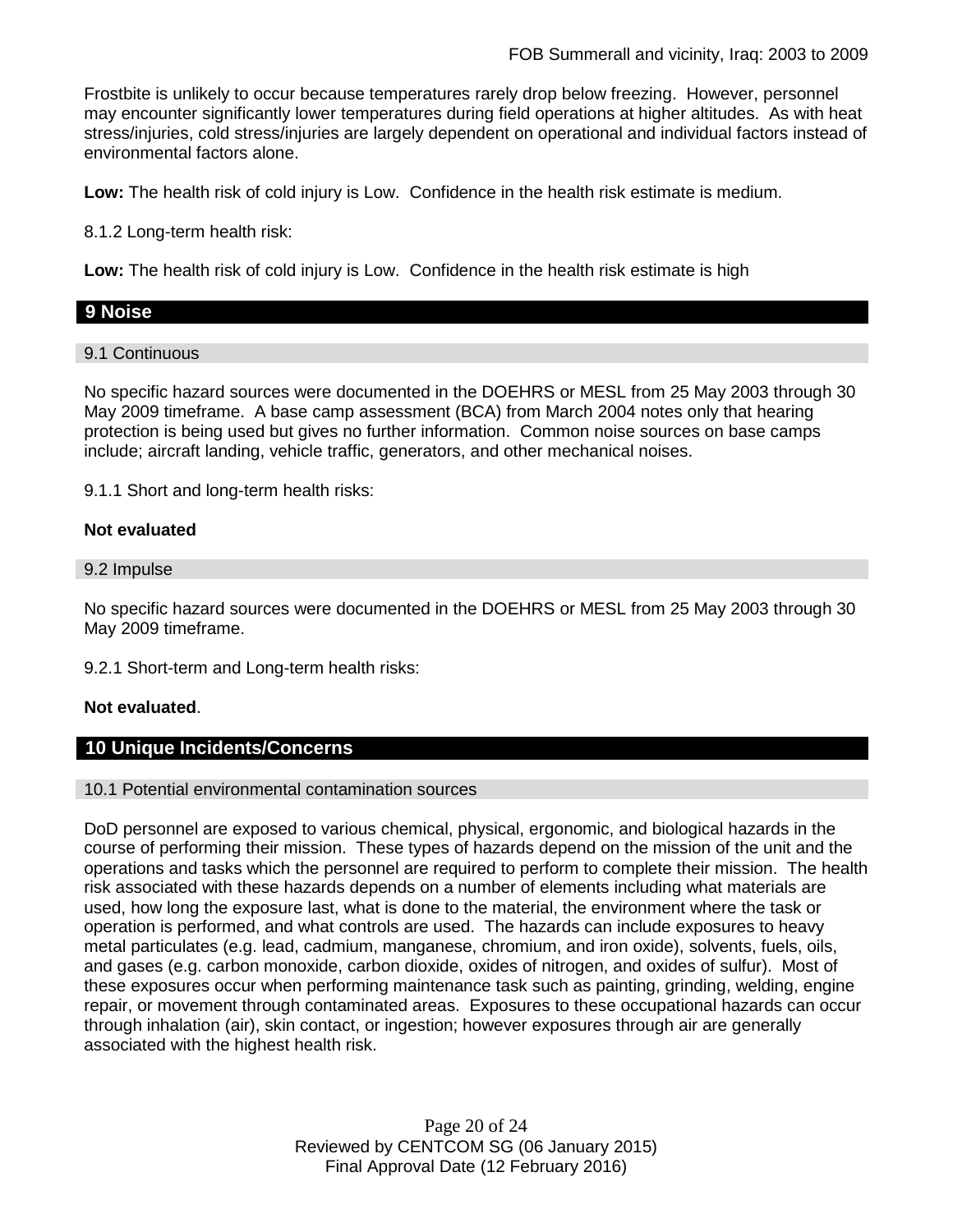### 10.2 Waste Sites/Waste Disposal

No specific hazard sources were documented in the DOEHRS or MESL from 25 May 2003 through 30 May 2009 timeframe. According to the FOB Summerall BCA in March 2004 Waste is picked up two times daily by contractors and disposed of by burning. It is also noted that black water/grey water trucks are in use and that soakage pits need to be redone because current ones are not adequate for the amount of grey water.

### 10.3 Fuel/petroleum products/industrial chemical spills

No specific hazard sources were documented in the DOEHRS or MESL from 25 May 2003 through 30 May 2009 timeframe.

### 10.4 Pesticides/Pest Control:

The health risk of exposure to pesticide residues is considered within the framework of typical residential exposure scenarios, based on the types of equipment, techniques, and pesticide products that have been employed, such as enclosed bait stations for rodenticides, various handheld equipment for spot treatments of insecticides and herbicides, and a number of ready-to-use (RTU) methods such as aerosol cans and baits. The control of rodents required the majority of pest management inputs, with the acutely toxic rodenticides staged as solid formulation lethal baits placed in tamper-resistant bait stations indoors and outdoors throughout cantonment areas. Nuisance insects, including biting and stinging insects such as bees, wasps, and ants, also required significant pest management inputs. Use of pesticides targeting against these pests generally involved selection of compounds with low mammalian toxicity and short-term residual using pinpoint rather than broadcast application techniques. No specific hazard sources were documented in DOEHRS or MESL data portal. A total of 14 monthly pesticide application reports in the MESL data portal for FOB Summerall and vicinity (February 2005 to July 2006) list the usage of pesticides on the site. For each pesticide product applied during this period, the USEPA approved label has been archived, providing a framework how each pesticide handled and applied (see below).

### 10.4.1 Rodenticides

Brodifacoum and Bromol were used to control rodents.

### 10.4.2 Insecticides

Insecticides used to control ants, bees, crickets, fleas, flies, lice, mosquitoes, spiders, termites, and wasps include: *Bacillus thuringiensis subspecies israelensis*, ß-Cyfluthrin, Methomyl, Z-9 TRICOSENE, Methoprene, pyrethrins, Cypermethrin, Brodifacoum, Piperonyl Butoxide, resmerithrin, and pyrethrum.

### *10.4.3* Short-term and Long-term health risks

**Low:** Long term health risk is Low. Confidence in the health risk assessment is medium (Reference 9, Table 3-6).

#### 10.5 Burn Pit

No air samples were taken near any burn pits or incinerators so short and long-term health risk could not be assessed. The MESL contained a BCA for FOB Summerall that indicated waste was being removed twice daily and burned but no further information was given.

> Page 21 of 24 Reviewed by CENTCOM SG (06 January 2015) Final Approval Date (12 February 2016)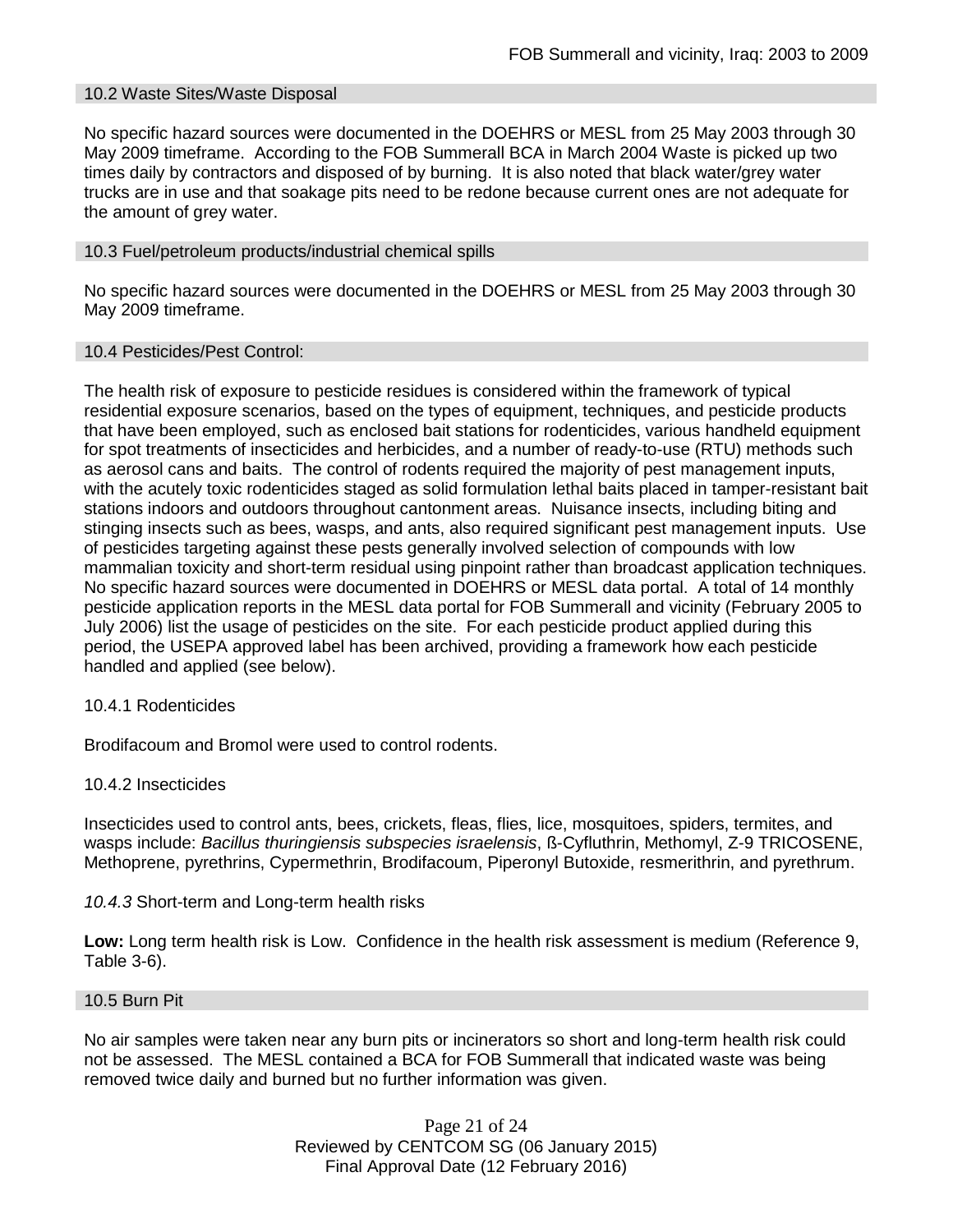While not specific to FOB Summerall and vicinity, the consolidated epidemiological and environmental sampling and studies on burn pits that have been conducted as of the date of this publication have been unable to determine whether an association does or does not exist between exposures to emissions from the burn pits and long-term health effects (Reference 7). The Institute of Medicine's review of long-term health consequences of exposure to burn pits in Iraq and Afghanistan suggests that service in Iraq or Afghanistan (i.e., a broader consideration of air pollution than exposure only to burn pit emissions) may be associated with long-term health effects, particularly in susceptible (e.g., those who have asthma) or highly exposed subpopulations, such as those who worked at or near the burn pit. Such health effects would be due mainly to high ambient concentrations of PM from both natural and anthropogenic sources, including military sources. If that broader exposure to air pollution turns out to be relevant, potentially related health effects of concern are respiratory and cardiovascular effects and cancer. Susceptibility to the PM health effects could be exacerbated by other exposures, such as stress, smoking, local climatic conditions, and co-exposures to other chemicals that affect the same biologic or chemical processes. Individually, the chemicals measured at burn pit sites in the study were generally below concentrations of health concern for general populations in the United States. However, the possibility of exposure to mixtures of the chemicals raises the potential for health outcomes associated with cumulative exposure to combinations of the constituents of burn pit emissions and emissions from other sources.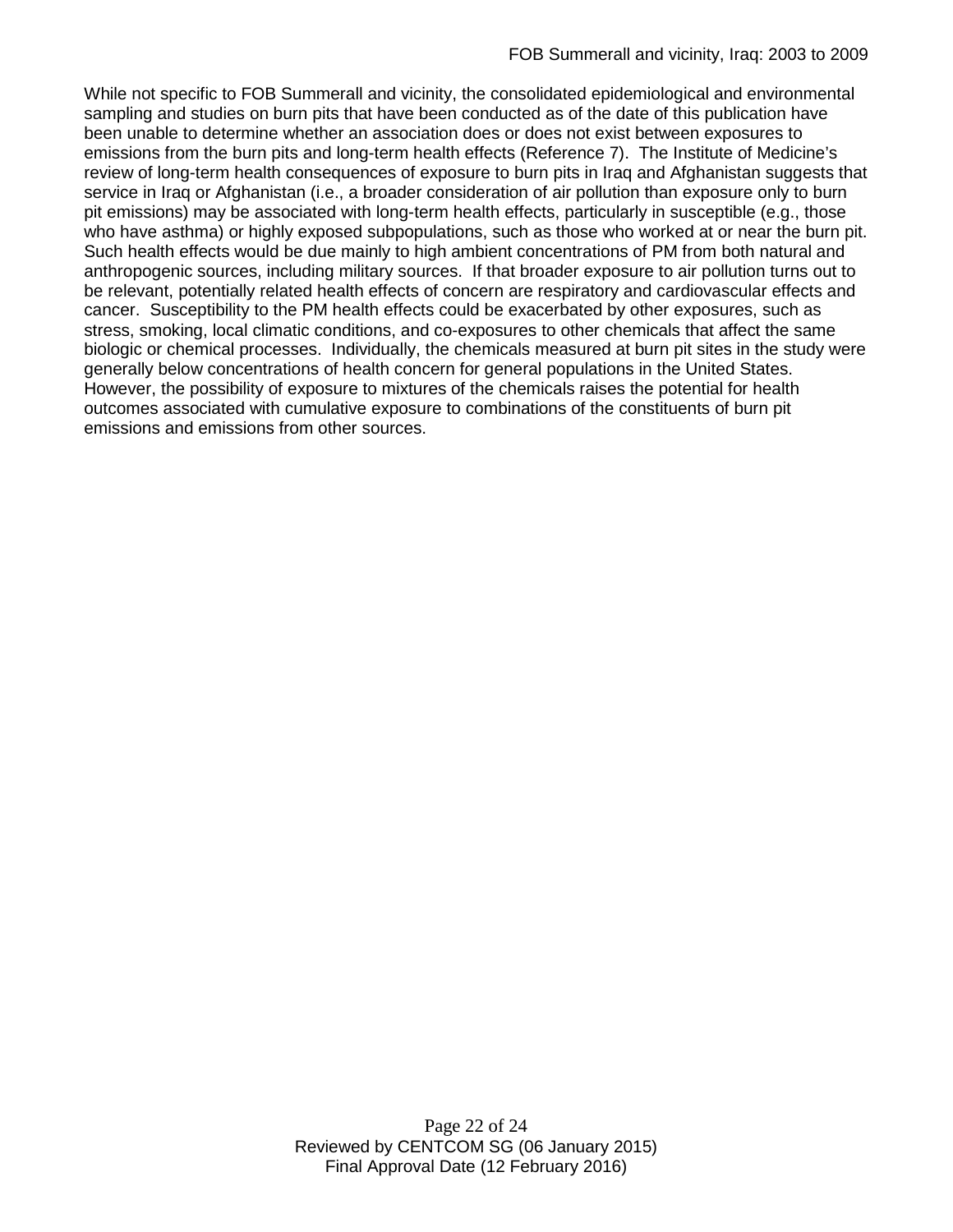### **11 References[1](#page-22-0)**

- 1. Casarett and Doull's Toxicology: the Basic Science of Poisons, Chapter 2- Principles of Toxicology; Fifth Edition, McGraw Hill, New York.
- 2. Clinical Toxinology Resources: [http://www.toxinology.com/.](http://www.toxinology.com/) University of Adelaide, Australia.
- 3. Defense Occupational and Environmental Health Readiness System (referred to as the DOEHRS-EH database) at https://doehrs-ih.csd.disa.mil/Doehrs/. Department of Defense (DoD) Instruction 6490.03, *Deployment Health*, 2006.
- 4. DoDI 6055.05, Occupational and Environmental Health, 2008.
- 5. DoD MESL Data Portal: https://mesl.apgea.army.mil/mesl/.Some of the data and reports used may be classified or otherwise have some restricted distribution.
- 6. Goldman RF. 2001. Introduction to heat-related problems in military operations. *In*: Textbook of military medicine: medical aspects of harsh environments Vol. 1, Pandolf KB, and Burr RE (Eds.), Office of the Surgeon General, Department of the Army, Washington DC.
- 7. IOM (Institute of Medicine). 2011*.* Long-term health consequences of exposure to burn pits in Iraq and Afghanistan*.* Washington, DC: The National Academies Press.
- 8. Joint Staff Memorandum (MCM) 0028-07, Procedures for Deployment Health Surveillance, 2007.
- 9. USA PHC TG230, June 2010 Revision.

 $\overline{a}$ 

- 10. USACHPPM. 2008. Particulate Matter Factsheet; 64-009-0708, 2008.
- 11. Modification 11 to United States Central Command Individual Protection and Individual Unit Deployment Policy, 2 December 2011.

Page 23 of 24 Reviewed by CENTCOM SG (06 January 2015) Final Approval Date (12 February 2016)

<span id="page-22-0"></span> $1$  NOTE. The data are currently assessed using the 2010 TG230. The general method involves an initial review of the data which eliminates all chemical substances not detected above 1-yr negligible MEGs. Those substances screened out are not considered acute or chronic health hazards so are not assessed further. For remaining substances, acute and chronic health effects are evaluated separately for air water (soil is only evaluated for long term risk). This is performed by deriving separate short-term and long term population exposure level and estimates (referred to as population exposure point concentrations (PEPC)) that are compared to MEGs derived for similar exposure durations. If less than or equal to negligible MEG the risk is Low. If levels are higher than negligible then there is a chemical-specific toxicity and exposure evaluation by appropriate SMEs, which includes comparison to any available marginal, critical or catastrophic MEGs. For drinking water 15 L/day MEGs are used for the screening while site specific 5-15 L/day are used for more detailed assessment. For nondrinking water (such as that used for personal hygiene or cooking) the 'consumption rate' is limited to 2 L/day (similar to the EPA) which is derived by multiplying the 5 L/day MEG by a factor of 2.5. This value is used to conservatively assess non drinking uses of water.